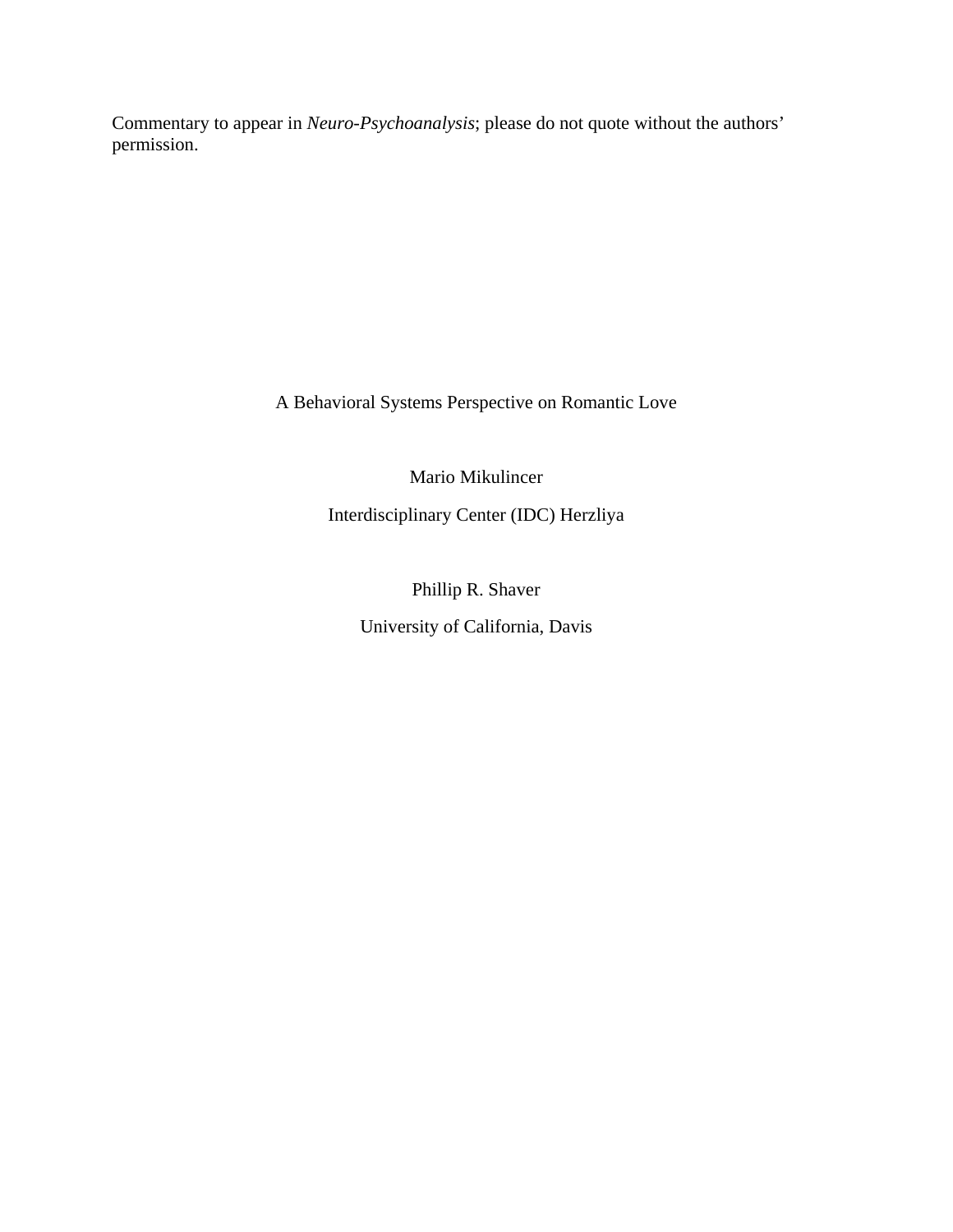In this commentary, we consider two pivotal issues in Yovell's (2008) article, examining them through the lens of Bowlby's (1982, 1973, 1980) attachment theory and our own conceptualization of the activation and functioning of what Bowlby (1982) called "behavioral systems" in adulthood (Mikulincer & Shaver, 2003, 2007; Shaver & Mikulincer, 2002, 2007). We begin by questioning the need for a "drive" concept in explanations of human motivation and behavior, and by explaining why we rely instead on Bowlby's (1982) alternative conceptualization of human motives in terms of behavioral systems. Second, we deal with the concept of romantic love and Yovell's question (restated in our terms) about the number of behavioral systems involved in this cross-culturally universal and highly engaging emotional experience. We follow Bowlby (1982) in emphasizing three behavioral systems – attachment, caregiving, and sex – and show how individual differences in the activation and dynamics of these systems result in different cognitive, emotional, and behavioral configurations of romantic love.

We leave to others the task of searching for neural correlates of the kinds of love that can be identified and delineated at the level of mind and behavior. In our opinion (and the opinion of a leading contemporary biologist: Mayr, 2007), there is no way to move unidirectionally from the neural level up to the psychological level. It would be especially difficult to do so if one began with a generic construct like "psychic energy," for which there is not likely to be a neurological analogue or correlate. The so-called "theory of everything" in physics, for which that field is still searching, does not even potentially contain "everything" about genetics or psychology or economics – phenomena that clearly exist at higher conceptual levels. Cross-level integration in science has to proceed largely downward, via reductionism, because phenomena at a higher level of organization cannot generally be predicted, or even imagined, based on phenomena at a lower level. This is why neuroscience is generally looking for and exploring "neural correlates of consciousness" (Koch, 2004; Metzinger, 2000) rather than mental correlates of neurons.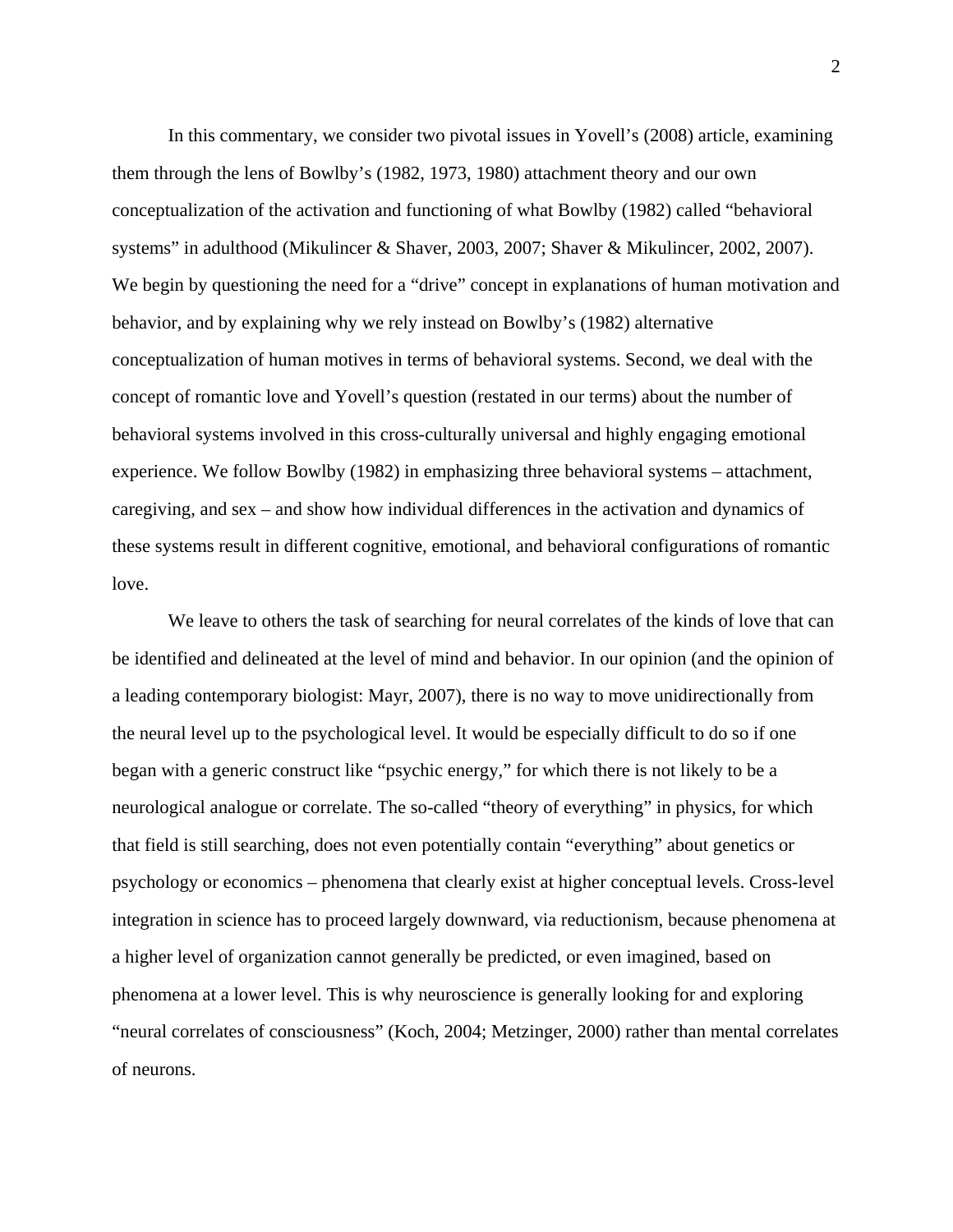## *Behavioral Systems Instead of Drives*

As Yovell notes, Bowlby was trained as a psychoanalyst but became dissatisfied with the Freudian conception of human motivation based on "drives" and the view of the mind as powered by "psychic energy." In contrast, Bowlby (1982) assumed that behaviors are not usually caused by drives or drive-like "instincts." In his view, a conception of motivation based on thinking first about general drives with no objects, then about intermediate-level drives with vague objects, and then about more specific drives with specific objects – the approach taken by Yovell – is misguided. Questions such as the following are unlikely to yield meaningful answers: "Is there a unique drive for putting your money in a savings account, or is it a product of more primitive drives or instincts?" Or: "Is there a unique drive to sing folk songs, or is singing a product of other drives or instincts?"

When a person wakes up in the morning, his or her behavior is not generally governed by drives, except maybe hunger and the pressure to urinate. And even then, hunger pangs and the pressure to urinate need not be explained in terms of a general source of "energy" that somehow channels itself, through the brainstem, into hunger and urination. Typically a person, awakened by his alarm clock, rambles to the toilet and urinates because of signals from the bladder (or out of habit). He may then eat breakfast either because he is hungry (a feeling based partly on stimuli in the gut and partly on signals from the hypothalamus, as Yovell mentions) or because he has read that a person is healthier and likely to remain thinner if he eats a good breakfast each morning. After breakfast, the person may brush his teeth – another medically advocated health behavior that would not be well conceptualized in terms of a tooth-brushing drive or psychic energy that, while searching for a way to get itself expressed, channels itself into tooth brushing.

According to Bowlby (1982), the working human brain generates goals, cogitates, evaluates, makes decisions, and steers behaviors by its very nature – by its cellular-network structure and its cybernetic organization. It does not need to be powered by libido, a life force, or any such thing; it is powered by glucose, but not by glucose looking for a way to express itself in mentation or behavior. Moreover, the signals that activate goals may come from the body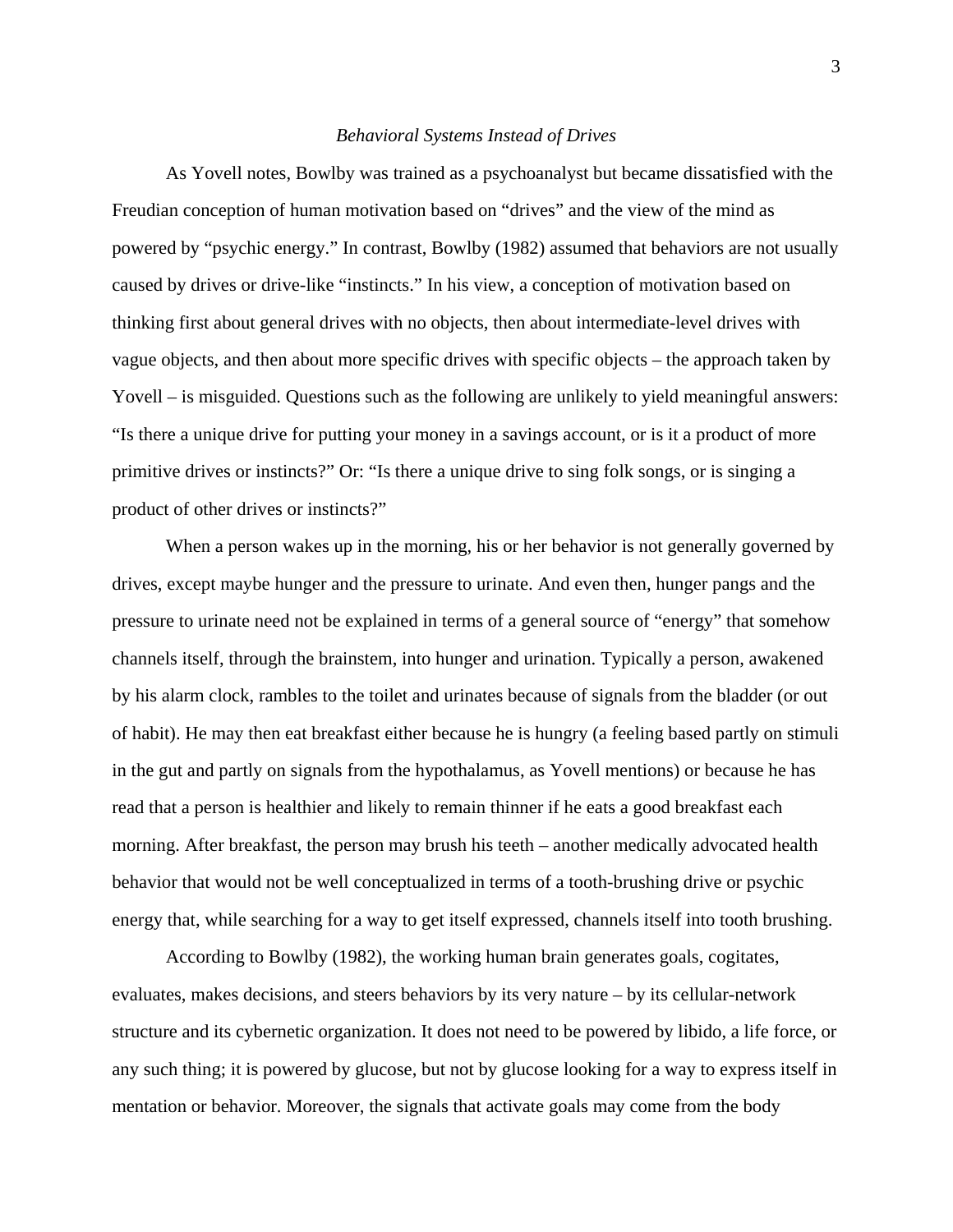(Yovell's emphasis) or from the environment or from associative processes within the brain. There is no need to trace every goal to the body or to imagine how the body empowers the brain.

Following the rejection of Freudian metaphors such as drive and psychic energy, Bowlby (1982), who was influenced by scientific and technological developments in the mid-twentieth century – especially control systems theory, cognitive developmental theory, and ethology – created an alternative model of motivation based on the concept of *behavioral systems*. These systems were imagined to be species-universal neural programs that organize an individual's behavior in ways that increase the likelihood of survival and reproduction in the face of environmental threats, demands, and opportunities. Bowlby (1982) viewed these systems as "goal directed" and "goal corrected" – that is, as working like servomechanisms that are turned on by certain internal or environmental demands (such as pain or hearing a scary noise) and terminated by an effective response to these demands (e.g., being held and protected by a sensitive and responsive attachment figure). Responding effectively to these demands – e.g., dealing with threats to life and well-being by relying on what Bowlby (1982) called "stronger, wiser" caregivers, exploring environments and learning how to master them, caring for sexual partners and dependent offspring – resulted in the evolution of distinct but interrelated behavioral systems, each with its own primary functions and characteristic behaviors.

According to Bowlby (1982), a behavioral system governs the choice, activation, and termination of behavioral sequences aimed at attaining particular "set-goals" – states of the person-environment relationship that have adaptive advantages for individual survival and genetic reproduction. The adaptive behavioral sequences are "activated" by certain kinds of stimuli or situations (e.g., unfamiliar sounds or people, darkness, the presence of a growling predator) that make a particular set-goal salient. These sequences are "deactivated" or "terminated" by other stimuli or outcomes that signal attainment of the desired goal state (emotional support or protection, in the case of the attachment system).

An important corollary within this conceptual framework, which differs considerably from Yovell's analysis of Freudian drives, is that "behavior" is functionally defined in terms of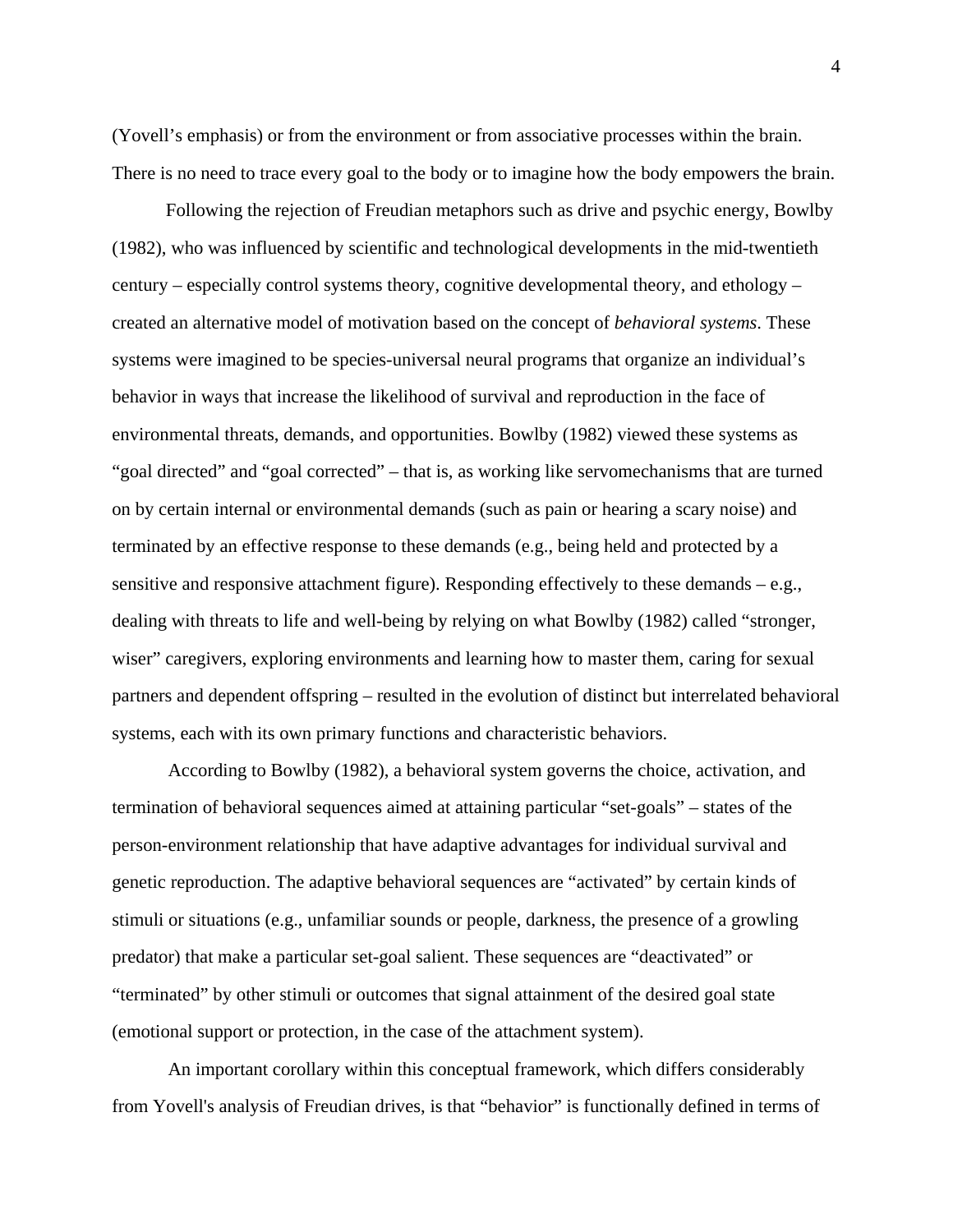its set-goal. A particular behavior, such as moving physically or psychologically closer to another person, is defined as an attachment behavior if it is intended to secure comfort, protection, or relief from stress. The same action is defined as sexual if it moves a person toward sexual intercourse, and is viewed as part of caregiving if it occurs in the service of comforting a needy or distraught relationship partner. Similarly, the termination of one kind of behavior and the initiation of another are not defined primarily by particular motor or physical events but rather by the seeking or attainment of a particular set-goal.

In addition, and again in contrast to Yovell's analysis of Freudian drives, Bowlby assumed that a person's mental processes – for example, his or her hierarchy of set-goals and the chronic and contextual accessibility of a particular set-goal – govern the activation and termination of particular behavioral sequences. Moreover, the psychological meaning of a motor or perceptual act is determined by the intrapsychic state that organizes and governs it. However, this does not mean that behavior does not influence mental processes. For example, moving physically closer to a relationship partner and being comforted often feels good, enhances security, reduces the emphasis on security seeking, and allows other goals and mental states to arise and guide behavior. Moreover, repeated failures of intentional actions (such as proximity seeking) to attain their set-goal (e.g., protection and security) changes the attachment system's goal structure, along with the cognitions and emotions that accompany and guide the system's functioning.

In sum, Bowlby's (1982) theory renders unnecessary the Freudian concepts of drive and psychic energy, which were presumably influenced by Freud's understanding of 19<sup>th</sup> century physics – a common kind of importation of physics (billiard ball causality, "psychic energy," and a "psychic apparatus") into psychology that is no longer necessary, given the huge advances in biology since Freud's time. (Contemporary molecular geneticists do not generally look for sources of "energy" that empower cells except for glucose. And the glucose is used to power genetic machinery; it does not flow around in the body seeking a way to be expressed.)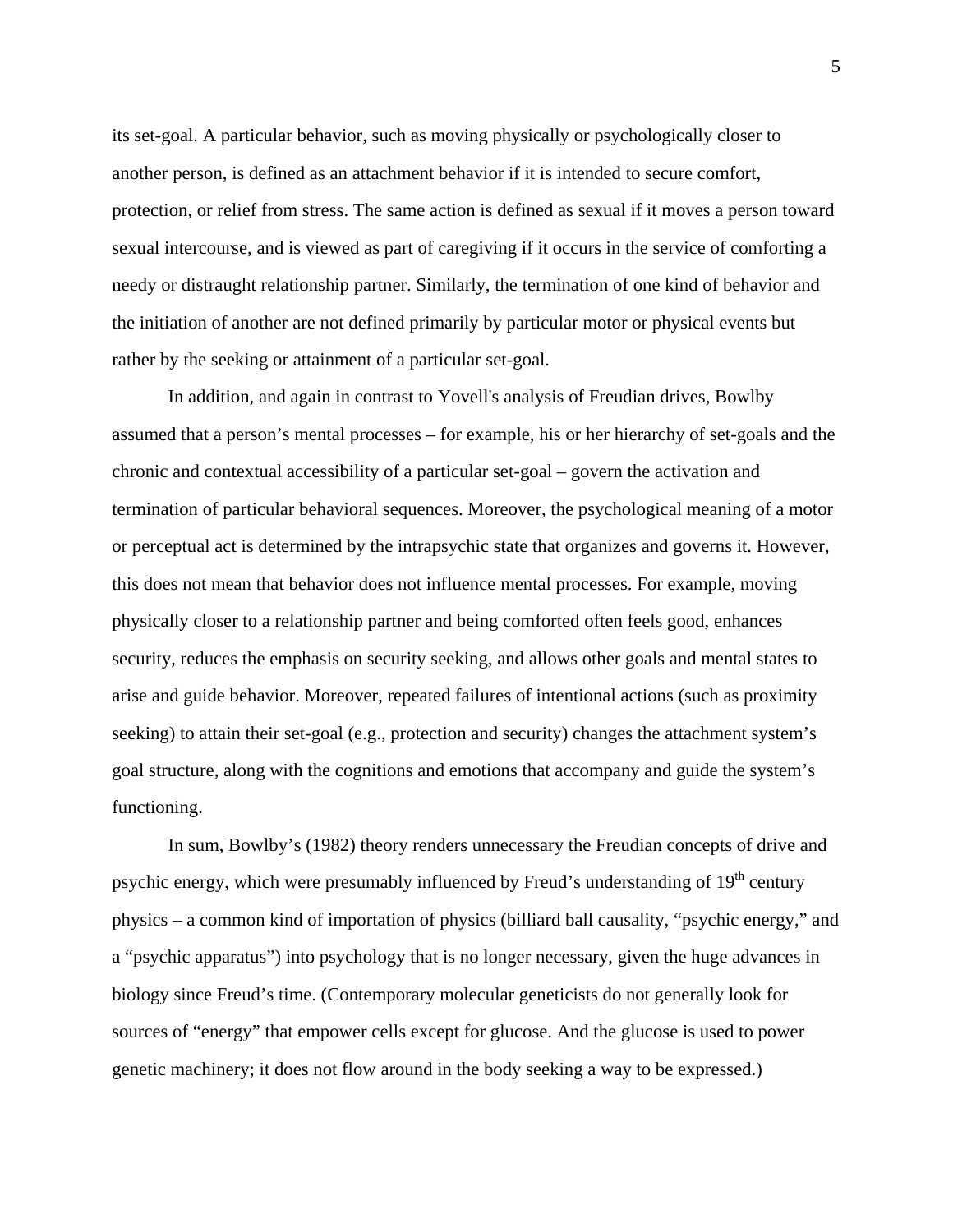Bowlby (1982) did not assume that goal-directed and -corrected behaviors are activated by an accumulation of psychic energy or an unconscious desire to reduce the level of psychic energy to zero. Moreover, as conceptualized by attachment theory, a person does not experience, over time, an increasing need for attachment or become subject over time to an increasing drive for attachment. Instead of viewing behavior as forced into expression by fluid drives that must be channeled or repressed, Bowlby (1982) proposed that behavior is activated by conditions within a person or the person's environment that make a certain goal salient. This prominent goal then activates a behavioral system that is organized, or programmed, to seek that goal. The termination of a behavioral sequence is viewed in Bowlby's theory as a result of set-goal attainment or of one behavioral system being overridden by another that has gained priority at a particular time. For example, when an infant encounters what Bowlby (1982) called "natural clues of danger" (e.g., unexpected noises, an approaching stranger, sudden darkness), he or she terminates whatever activity is in progress (e.g., an exploratory activity such as playing with new toys) and attempts to gain physical proximity to a caregiver. If the caregiver provides adequate protection and comfort, the infant typically becomes interested again in exploratory play, in which case he or she may signal, directly or indirectly, to be put down amidst available toys (Ainsworth, Blehar, Waters, & Wall, 1978).

Bretherton (1992) explained as follows the differences between Bowlby's conception of behavioral systems and the Freudian view of instincts:

Behaviors regulated by such systems need not be rigidly innate, but – depending on the organism – can adapt in greater or lesser degrees to changes in environmental circumstances, provided these do not deviate too much from the organism's environment of evolutionary adaptedness. Such flexible organisms pay a price, however, because adaptable behavioral systems can be more easily subverted from their optimal path of development. For humans, Bowlby speculates, the environment of evolutionary adaptedness probably resembled that of present-day hunter-gatherer societies. (p. 766)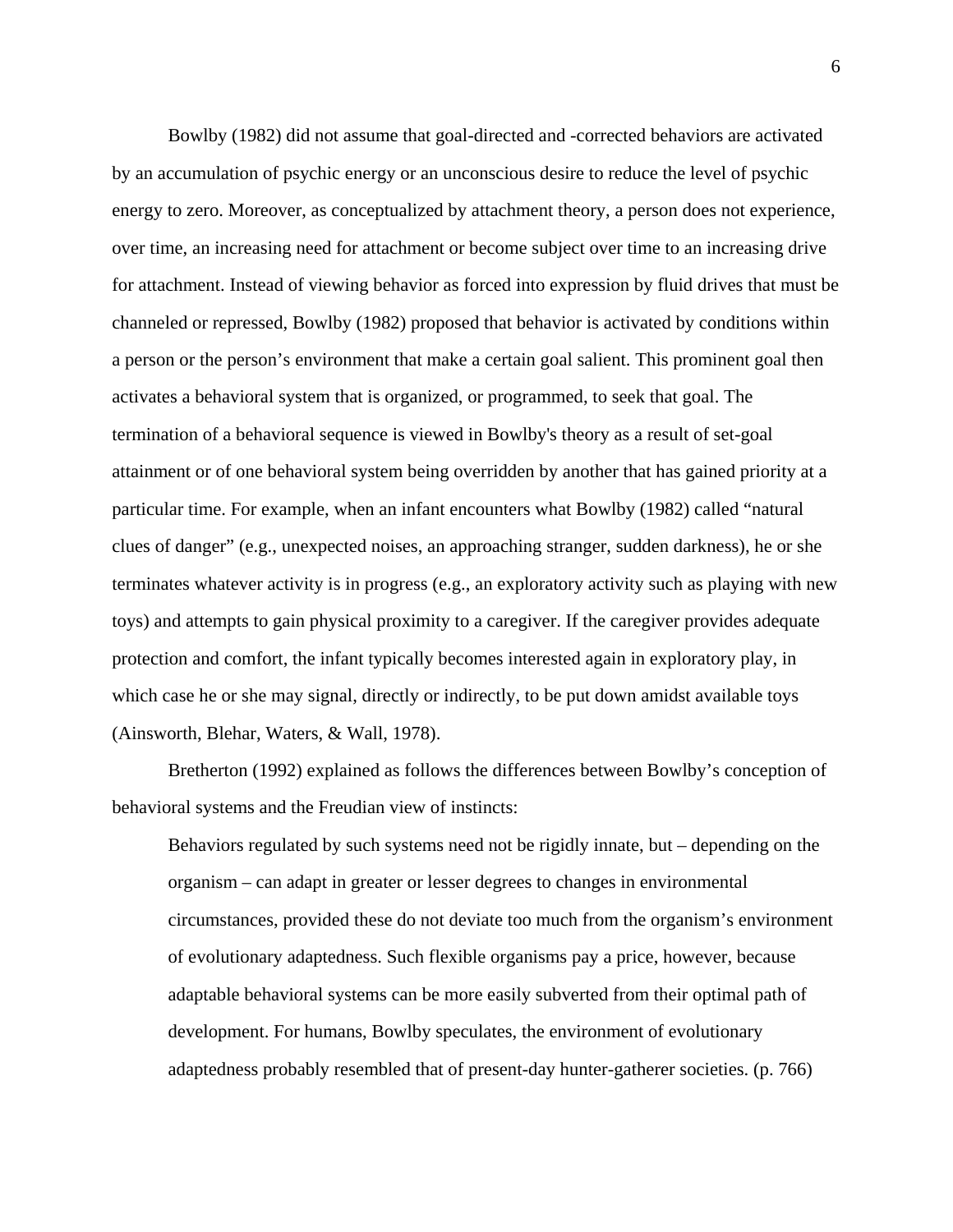As suggested in this quotation from Bretherton, another feature of Bowlby's conception of behavioral systems, which further distinguishes it from Yovell's analysis of Freudian drives, is that these flexible systems include learned elements that reflect a person's history of behavioral-system activation in particular contexts. Although behavioral systems are initially innate and presumably operate mechanistically at a subcortical level, their ability to achieve desired set-goals depends on the extent to which their operational parameters can be adjusted to fit with contextual affordances and demands. One of Bowlby's (1982) most important observations, which increased his confidence in the notion of "goal-corrected" rather than merely "driven" behavior, is that particular behavioral sequences often get altered to put a person, even an infant, back on the track of goal attainment. Bowlby assumed that actual behaviors and the experiences that result from them can alter both future behaviors and mental states. That is, behavioral systems involve self-regulatory feedback loops that shape the systems' strategies and influence whether a person persists in or disengages from these strategies after discovering that they fail under certain conditions.

Over time, after operating repeatedly in the same social environment (e.g., in interactions with a primary caregiver or other emotionally significant relationship partners), a person's behavioral systems become molded so that their neural and behavioral subroutines fit better with relational constraints and environmental demands. According to Bowlby (1973), the residues of such experiences are stored in mental representations of person-environment transactions (*working models of self and others)*, which organize memories of behavioral system functioning and guide future attempts to attain a behavioral system's set-goal. These representations, which operate partly unconsciously and partly consciously (Shaver & Mikulincer, 2002), become integral components of a behavioral system's programming and are responsible for both differences between individuals and within-person continuity over time.

The introduction of reciprocal relations between working models, goal-oriented behaviors, and perceptions of the results of behaviors allows us to see how a behavioral system's goals, strategies, and cognitive parameters can result in still more differentiated goals and

7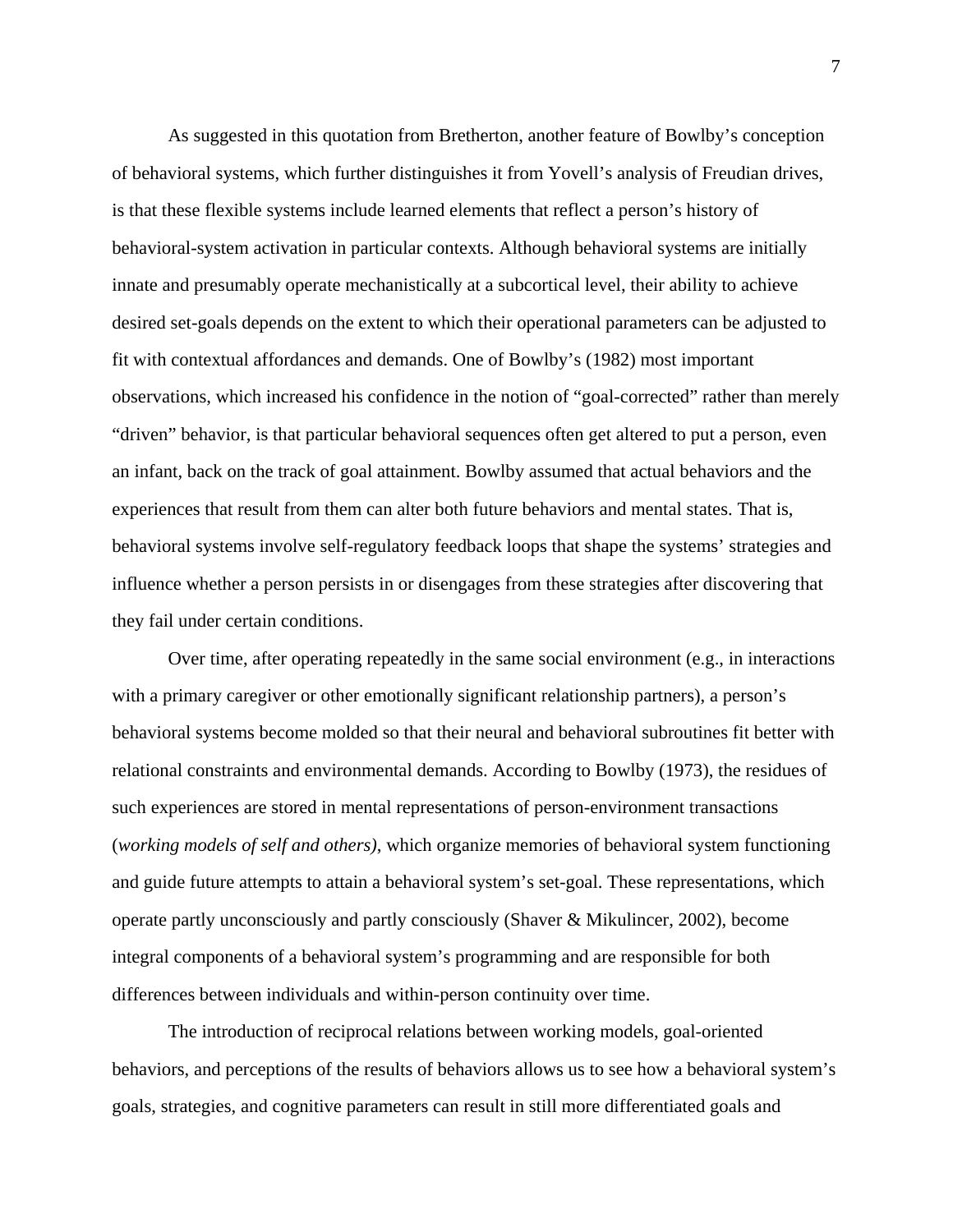strategies and create individual differences in the activation and functioning of behavioral systems. If the primary strategy of a behavioral system repeatedly results in the attainment of its set-goal (e.g., gaining protection and comfort by seeking proximity to a relationship partner), the working models that get constructed correspond well with the normative functioning of the system (e.g., "When I encounter difficulties, I can call on my attachment figure for comfort and support, and I will then feel better and go back to other activities with a renewed sense of confidence"). This kind of working model, or script (Waters & Waters, 2006), helps to activate and organize the primary attachment strategy (optimistic proximity seeking) whenever the system's set-goal becomes salient.

However, if the primary strategy repeatedly fails to attain its set-goal, the resulting working models will alter the system's strategies and some of its goals (e.g., "When I try to rely on others, they are unreliable or outright punishing"). For example, a person may become overly vigilant, intrusive, and hysterical (i.e., anxious with respect to attachment) or, in contrast, wary about relying on relationship partners, emotionally closed to them, and rigidly committed to selfsufficiency (i.e., avoidant with respect to attachment). As a result, these changes in strategies and goals can result in different configurations of cognitions, emotions, and behavior in relational contexts and shape the subjective construal of specific emotional bonds, including romantic love.

Taking Bowlby's theory seriously, and considering its similarity to other contemporary theories of motivation based on the concept of conscious and unconscious goals, goal hierarchies, and goal conflicts (see, for example, many of the chapters in recent anthologies on the psychology of motivation: Elliot & Dweck, 2005; Shah & Gardner, 2007), we conclude that science does not need drives or psychic energy to explain romantic love. Rather, the main question is: "Which behavioral systems are involved in romantic love and how do they combine to create and maintain romantic feelings and, in many cases, an affectional or attachment bond?" One need not ask, with Yovell, "Is there a unique drive or instinct for romantic love, or is it a product of other drives or instincts, none of which is unique to it?" In the next section, we offer a brief summary of our own conceptualization of romantic love in terms of behavioral systems.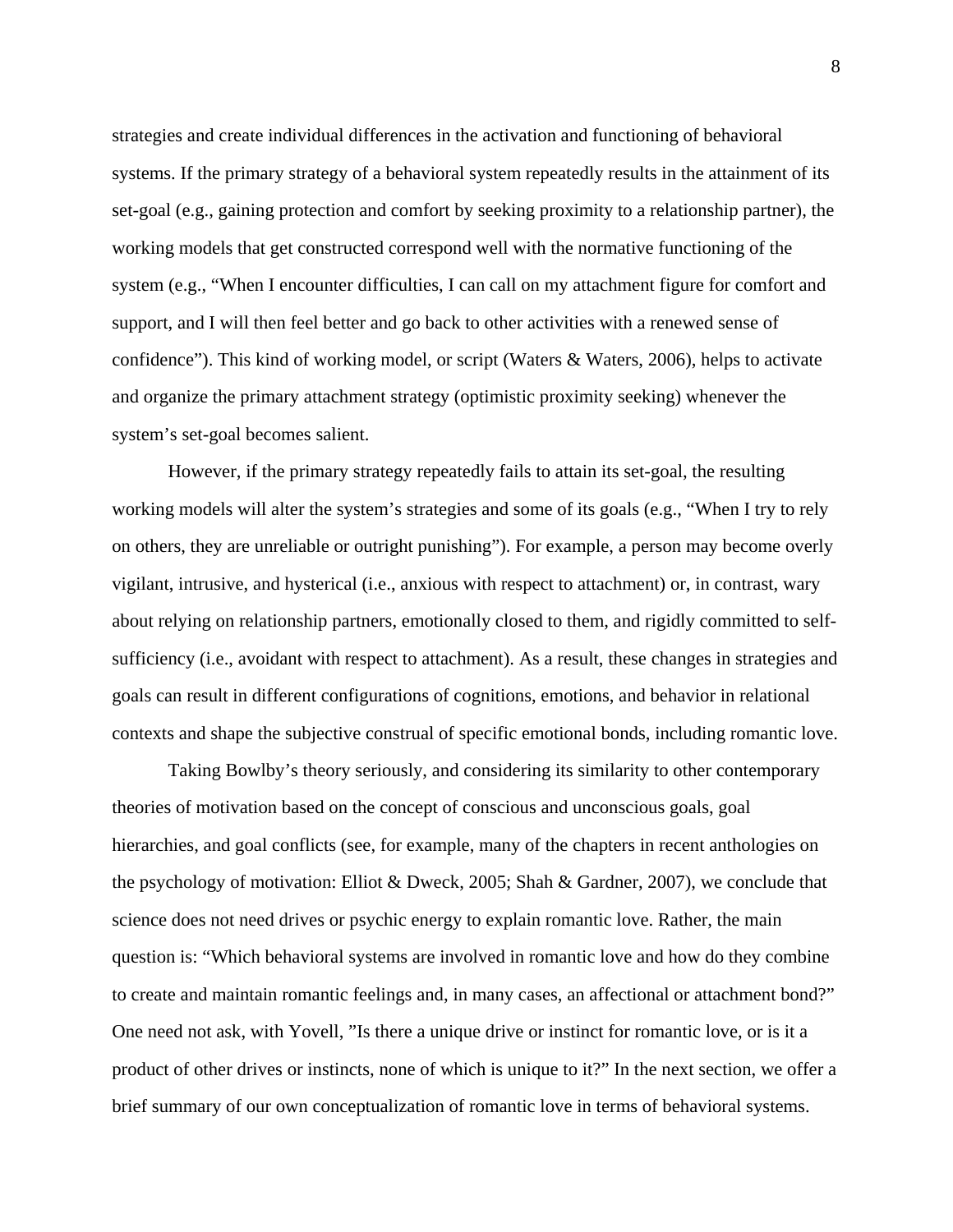### *The Dynamics of Romantic Love: Attachment, Caregiving, and Sex*

In the late 1980s, Shaver and his coauthors (Hazan & Shaver, 1987; Shaver & Hazan, 1988; Shaver, Hazan, & Bradshaw, 1988) extended Bowlby's theory, which was designed to characterize human infants' love for and attachment to their caregivers, to the study of romantic love and adult couple relationships. According to this extended theory, which has been extensively tested (see Mikulincer & Goodman, 2006, and Mikulincer & Shaver, 2007, for comprehensive reviews), romantic relationships involve a combination or confluence of three behavioral systems: attachment, caregiving, and sex. Each of these behavioral systems has its own evolutionary functions, and although the systems affect each other in various ways, they are conceptualized as functionally distinct. Moreover, individual differences in the functioning of the three systems lead to differing configurations of romantic love experiences and romantic relationships.

Whereas the optimal functioning of the attachment, caregiving, and sexual systems facilitates the formation and maintenance of stable and mutually satisfactory affectional bonds, the malfunctioning of these systems creates relational tensions, conflicts, dissatisfaction, and instability, and often leads to relationship breakup. Shaver et al. (1988) also suggested that relational, social-interactional factors also contribute to the functioning of the three behavioral systems (e.g., signals of a partner's waning interest), and that the dynamic interplay of these behavioral systems within a relationship is crucial for understanding how people experience and construe romantic love.

Because Hazan and Shaver's (1987) initial studies of romantic love focused mainly on the conceptualization and assessment of individual differences in attachment, researchers subsequently conducted many studies focused on these individual differences, without paying much attention to the functioning of the other behavioral systems – sex and caregiving – involved in romantic love. More recently this imbalance has begun to be corrected, and more studies have examined relations between the attachment and caregiving systems and between the attachment and sexual systems (see Mikulincer & Shaver, 2007, for an extensive review; also see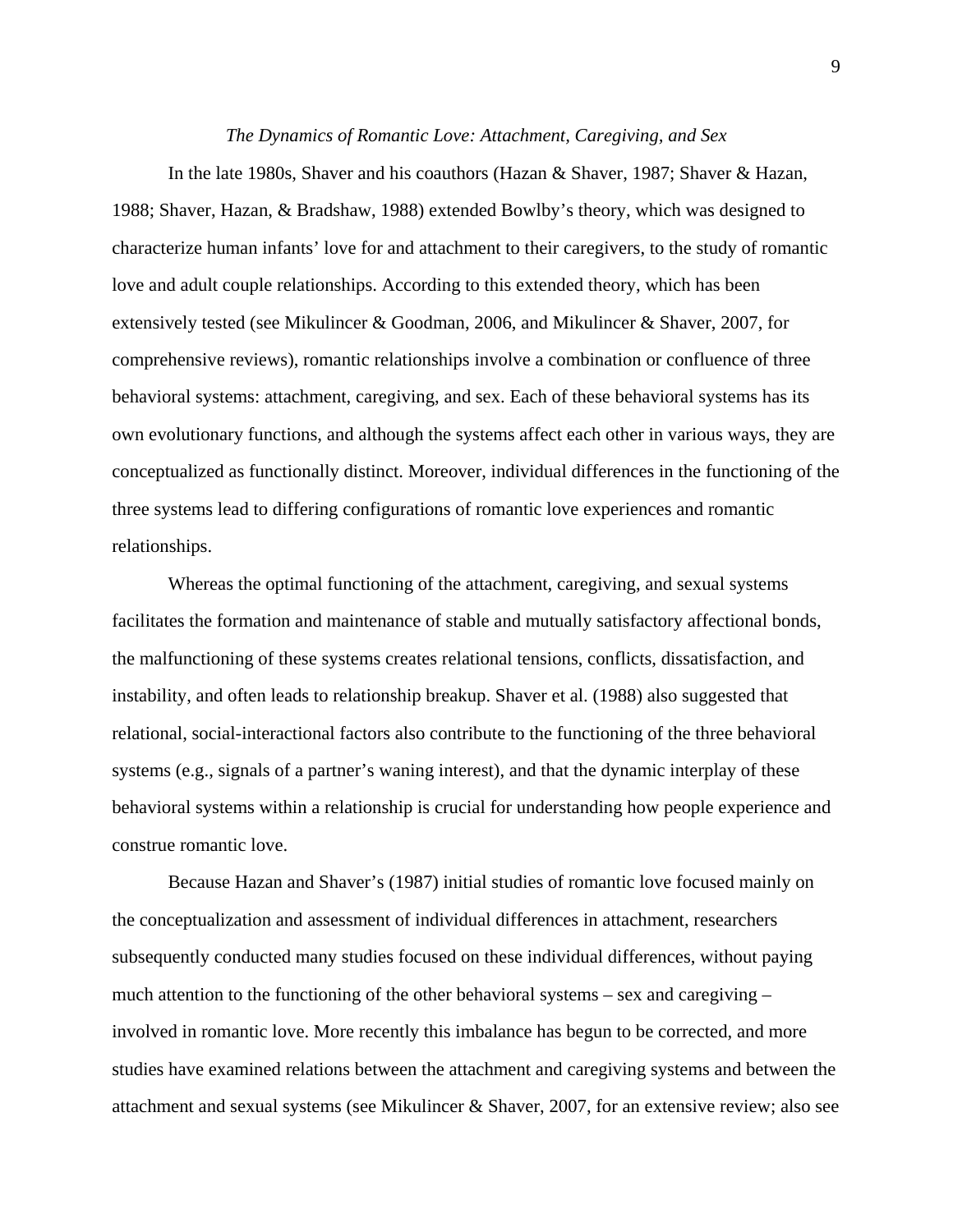recent experimental studies, such as those by Gillath, Mikulincer, Birnbaum, & Shaver, 2008). In the following sections, we present a brief overview of the operating parameters of the attachment, caregiving, and sexual behavioral systems and review what we have learned so far about the interplay of the three systems within romantic relationships.

# *The Attachment Behavioral System*

As mentioned by Yovell, the presumed biological function of the attachment system is to protect a person from danger by assuring that he or she maintains proximity to caring and supportive others (*attachment figures*). The goal of the system is objective protection or support and the concomitant subjective sense of safety or security. When a person encounters actual or symbolic threats and notices that an attachment figure is not sufficiently near, interested, or responsive, the attachment system is activated and the individual is driven to seek and reestablish actual or symbolic proximity to an external or internalized attachment figure (the system's primary strategy) until the set-goal of felt security is attained. Although the effects of attachment-system activation are most easily observed during infancy, the system continues to function throughout life, as indicated by adults' needs for proximity, support, and security (Hazan & Zeifman, 1999; Zeifman & Hazan, 2008).

Smooth functioning of the attachment system requires that an attachment figure be available in times of need, sensitive and responsive to the individual's bids for proximity, and effective in alleviating the individual's distress. Such positive interactions promote an inner sense of attachment security (based on expectations that key people will be available and supportive in times of need) and lead to the consolidation of optimistic beliefs about distress management; faith in others' goodwill; a sense of being loved, esteemed, understood, and accepted by relationship partners; and a sense of self-efficacy with respect to gaining proximity to a loving partner when support is needed.

When a person's attachment figures are not reliably available and supportive, a sense of attachment security is not attained and the distress that activated the system is compounded by doubts and fears about the feasibility of attaining a sense of security. In addition, emotionally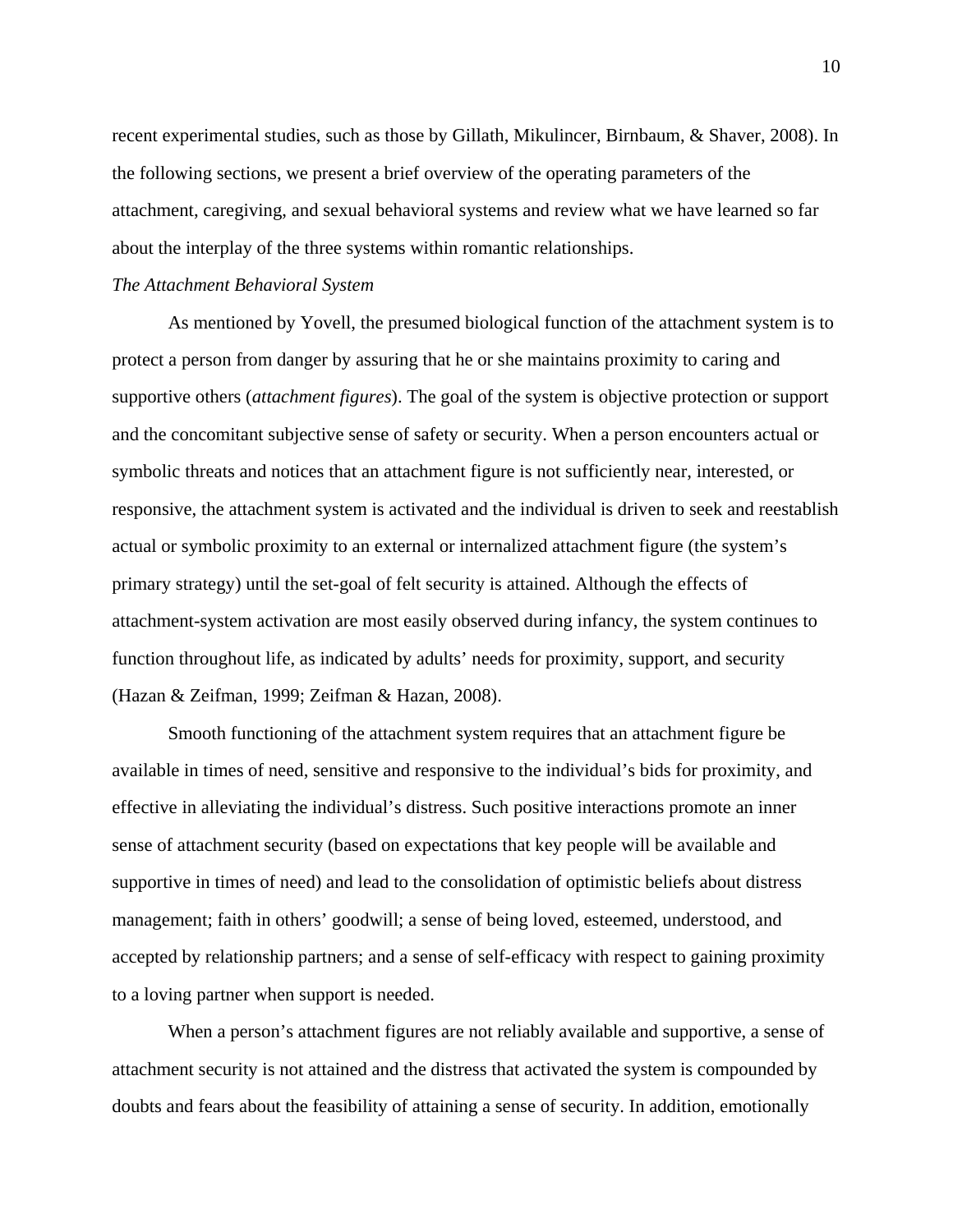negative attachment interactions indicate that the primary attachment strategy, proximity and support seeking, have to be replaced by either hyperactivating or deactivating strategies. Hyperactivation of the attachment system is manifested in energetic, insistent attempts to induce a relationship partner, viewed as insufficiently available or responsive, to pay attention and provide care and support. The strategies include clinging and controlling responses, cognitive and behavioral efforts to establish not only physical contact but also perceived self-other similarity and 'oneness', and overdependence on relationship partners as a source of protection (Shaver & Mikulincer, 2002). Hyperactivation keeps the attachment system chronically activated, constantly on the alert for threats, separations, and betrayals, thereby exacerbating relational distress and conflicts (Mikulincer & Shaver, 2003).

Deactivation of the attachment system includes inhibition of proximity seeking and cultivation of what Bowlby (1980) called "compulsive self-reliance" and "detachment." These strategies include denial of attachment needs; avoidance of closeness, intimacy, and dependence in close relationships; maximization of cognitive, emotional, and physical distance from others; and striving for self-reliance and independence (Mikulincer & Shaver, 2007; Shaver & Mikulincer, 2002). They also involve active inattention to threatening events and personal vulnerabilities as well as inhibition and suppression of thoughts and memories that evoke distress and feelings of vulnerability, because such thoughts can cause unwanted activation of the attachment system which the person believes will not result in desirable outcomes (Mikulincer & Shaver, 2007).

These individual differences in the functioning of the attachment system can be operationalized in a two-dimensional space (e.g., Brennan, Clark, & Shaver, 1998; Fraley & Shaver, 2000). The first dimension, attachment-related *avoidance*, reflects the extent to which a person distrusts relationship partners' goodwill, deactivates the attachment system, and strives to maintain behavioral independence and emotional distance from partners. The second dimension, attachment-related *anxiety*, reflects the degree to which a person worries that a partner will not be available in times of need and engages in hyperactivating strategies. People who score low on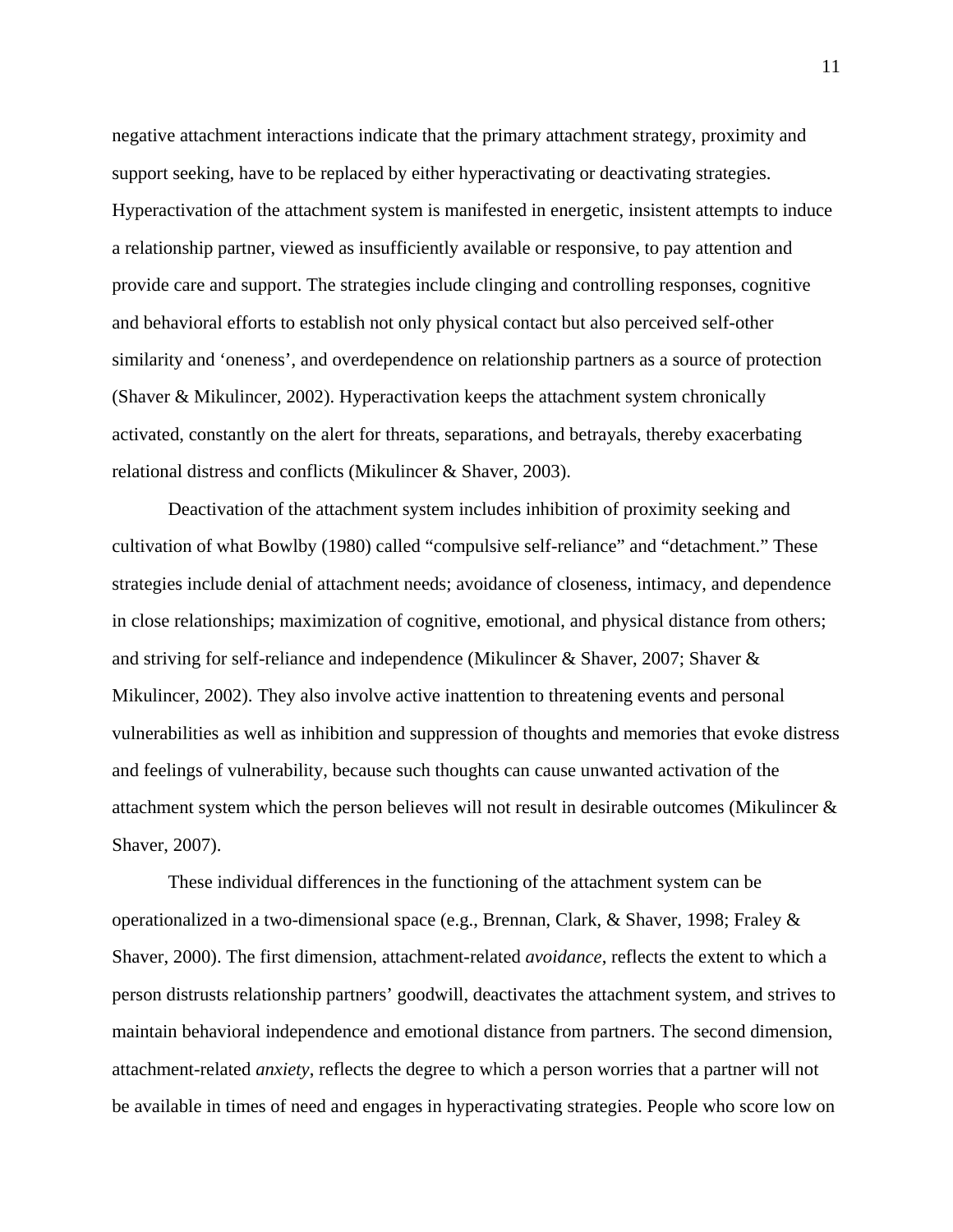both dimensions are said to be secure or securely attached. The two dimensions can be measured with reliable and valid self-report scales, such as the Experiences in Close Relationships inventory (ECR; Brennan et al., 1998), and are associated in theoretically predictable ways with affect regulation, self-esteem, psychological well-being, and interpersonal functioning (see Mikulincer & Shaver, 2007, 2008, for reviews).

As Yovell explained, the attachment system is an integral part of romantic love and one of the core components of romantic relationships. Whereas in infancy, the main sources of support and protection are the primary caregivers, romantic partners typically become the most important attachment figures in adulthood, such that proximity maintenance to these partners in times of need becomes a crucial source of support, comfort, and reassurance (e.g., Fraley & Davis, 1997; Hazan & Zeifman, 1999; Zeifman & Hazan, 2008). However, not every romantic partner immediately becomes a major attachment figure. In fact, the transformation of a romantic partner into an attachment figure is a gradual process that depends on the extent to which the person functions as (a) a target for proximity seeking; (b) a source of protection, comfort, support, and relief in times of need (a "*safe haven*" in attachment theory's terms*)*; and (c) a "*secure base*," encouraging the individual pursue his or her goals in a safe relational context (e.g., Ainsworth, 1991; Hazan & Shaver, 1994; Zeifman & Hazan, 2008). These three functions are mainly found in long-lasting, highly committed dyadic relationships.

Moreover, Shaver et al. (1988) proposed that romantic love in adulthood is conceptually parallel to infants' emotional bonds with their primary caregivers. Love in both infancy and adulthood includes prolonged, intense eye contact, holding, touching, caressing, smiling, crying, clinging; a desire to be comforted by the relationship partner when distressed; the experience of anger, anxiety, and sorrow following separation or loss; and the experience of happiness and joy upon reunion. Moreover, formation of a secure relationship with either a primary caregiver or a romantic partner depends on the caregiver/partner's sensitivity and responsiveness to the increasingly attached person's proximity bids, and this responsiveness causes the person to feel more confident and safe, happier, more outgoing, and kinder to others. Furthermore, in both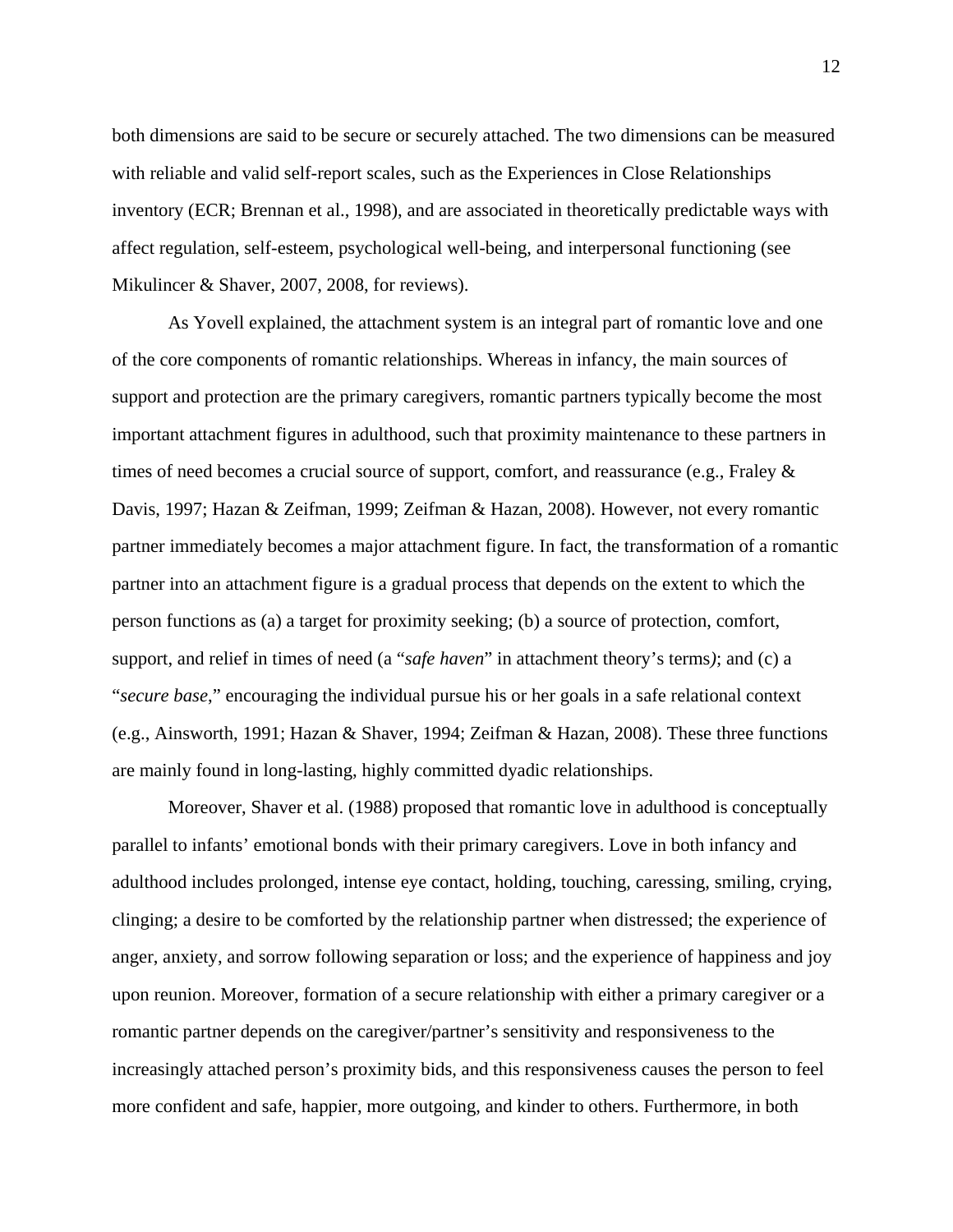kinds of relationships, when the partner is not available and not responsive to the person's proximity bids, the person can become anxious, preoccupied, and hypersensitive to signs of love or its absence, to approval or rejection. Separations or non-responsiveness up to a point can increase the intensity of both an infant's and an adult's proximity-seeking behavior, but beyond some point they can lead to defensive distancing from the partner so as to avoid the pain and distress caused by the frustrating relationship. All of these parallels led Shaver et al. (1988) to conclude that infants' bonds with parents and romantic love in adulthood are variants of the activation of the attachment behavioral system.

When one person "falls in love" with another, in cases where secure attachment is the main or most salient goal, the process of "falling" usually includes fantasies about being taken care of, becoming less lonely and needy, having someone to rely on, and so forth. This feeling may or may not be tinged with sexuality, and may or may not require the "attachment figure's" actual presence (it can happen, for example, with imagined religious figures [Granqvist & Kirkpatrick, 2008] and media celebrities [e.g., Giles & Maltby, 2004]). In a classic and still very interesting study, Bell (1902; see also Hatfield, Schmitz, Cornelius, & Rapson, 1988) found that many children had crushes on their teachers or peers that seemed to be more motivated by a desire for proximity to and responsive treatment by the partner than by anything that a modernday psychologist would call "libido." Hatfield, Brinton, and Cornelius (1989) found that anxiety is related to this kind of love, as we would expect if the attachment system and an anxious orientation to attachment are involved.

# *The Caregiving Behavioral System*

Yovell views the formation of intimate emotional bonds within romantic relationships as a function of the activation of the attachment behavioral system. However, these bonds also depend on the activation and functioning of what Bowlby (1982) called the caregiving behavioral system, something Yovell does not consider. According to Bowlby (1982), the caregiving system evolved biologically to provide protection and support to others who are either chronically dependent or temporarily in need. When functioning optimally, its goal is altruistic,

13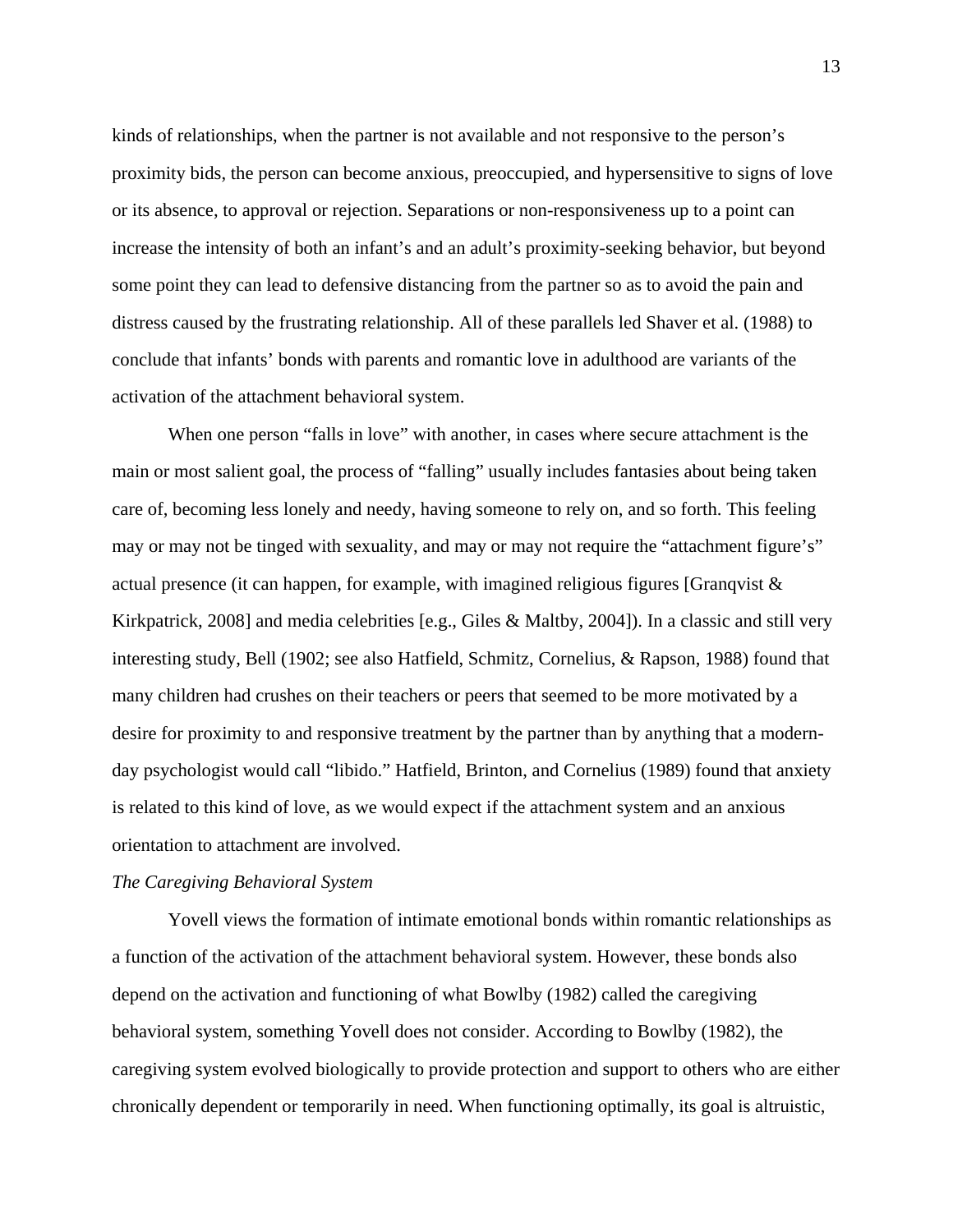and it responds to signals of need emitted by another person's attachment system. The set-goal of the caregiving system is the reduction of another person's suffering or the fostering of another person's exploration, growth, and development. The primary strategy for achieving these goals is to adopt what Batson (1991, in press) called an empathic attitude – for example, taking the perspective of a relationship partner in order to sensitively and effectively help the partner reduce distress or encourage positive growth and development. The caregiving system is focused on another person's welfare and therefore directs attention to the other's needs, wishes, emotions, and intentions.

In the realm of romantic relationships, one partner's caregiving system can be automatically activated by the other partner's attachment behaviors or signals of need, and the goal is to alter the needy partner's condition until signs of increased safety, well-being, and security are evident. Therefore, if the attachment system is active within romantic relationships and crucial for the formation of romantic love, the caregiving system should also be active within romantic bonds and contribute to the formation and maintenance of satisfying relationships, as has been shown in numerous empirical studies (Collins, Guichard, Ford, Kane, & Feeney, in press). That is, when one's romantic partner is in need, one tends to become a source of security for him or her and a provider of care, support, and comfort. In these moments, the activation and appropriate functioning of the caregiving behavioral system is important for the quality of the relationship and the further consolidation of romantic love. Moreover, one aspect of "falling in love" can be wishing intensely to nurture a particular potential partner, soothe the partner's distress, and promote the partner's attainment of personally important goals. This feeling is a natural part of mentoring and psychotherapy, and for this reason most professionals need to be taught not to allow it to become full-blown romantic love for a student or therapy client.

Smooth functioning of the caregiving system depends on an individual's ability and willingness to help a needy partner empathically and effectively, but also on the partner's responsiveness to the individual's caregiving bids. These positive interactions promote in the caregiver an inner sense of what Erikson (1950) called "generativity" – a sense that one is more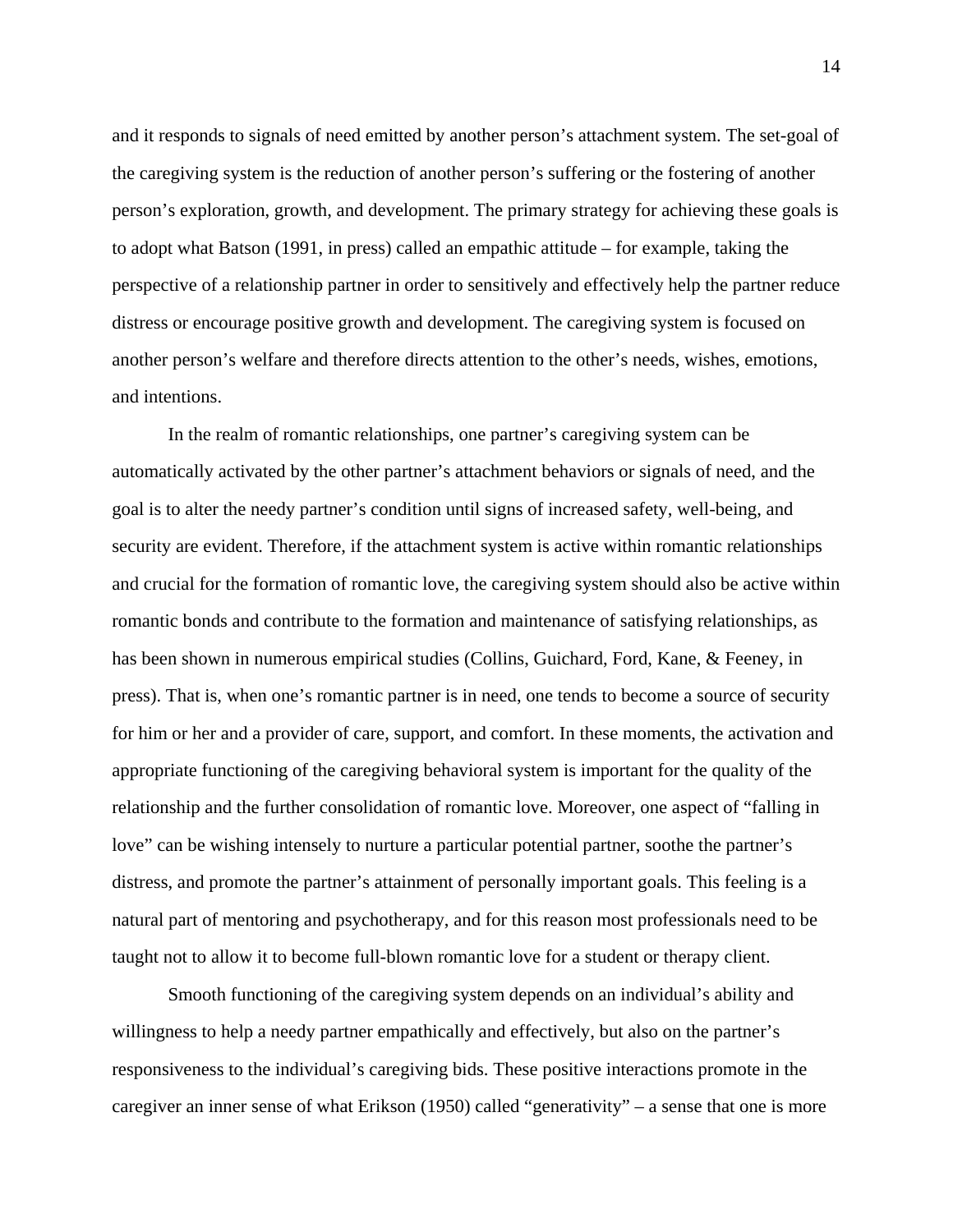than an encapsulated self and is able to contribute importantly to others' welfare. It is a truly altruistic, compassionate form of love aimed at alleviating distress and benefiting others. The sense of generativity includes good feelings about oneself as having good qualities and being able to perform good deeds; strong feelings of self-efficacy for being helpful when needed; confidence in one's interpersonal skills; and heightened feelings of love, communion, and connectedness with respect to a relationship partner. It is rewarded by the other person's affection and gratitude, and endorsement and celebration of one's caring qualities.

As in the case of the attachment system, dysfunctions of the caregiving system can trigger either hyperactivating or deactivating strategies. Hyperactivated caregiving strategies are intrusive, poorly timed, and effortful; they are intended to make oneself indispensable to a partner and to assuage one's doubts about being a competent caregiver. These goals can be achieved by exaggerating appraisals of others' needs, adopting a hypervigilant attitude toward others' distress, performing actions aimed at coercing others to accept one's caregiving bids, and focusing on others' needs to the neglect of one's own. Deactivating strategies result in inhibition of empathy and effective caregiving combined with increased interpersonal distance precisely when a partner seeks proximity. In this case, a person is less sensitive and responsive to others' needs, dismiss or downplay others' distress, suppress thoughts related to others' needs and vulnerability, and inhibit sympathy and compassion (for examples see Mikulincer, Shaver, Gillath, & Nitzberg, 2005).

### *The Sexual Behavioral System*

Yovell notes that full-blown romantic love cannot be understood without taking into account the activation and functioning of the sexual behavioral system. From an evolutionary perspective, the major function of the sexual system is to pass one's genes to the next generation by having sexual intercourse with an opposite-sex partner. However, sexual intercourse and impregnation are effortful, goal-oriented activities that demand coordination of two partners' motives and responses. Accordingly, in the course of human evolution, selection pressures have produced subordinate functional behaviors and psychological mechanisms that solve particular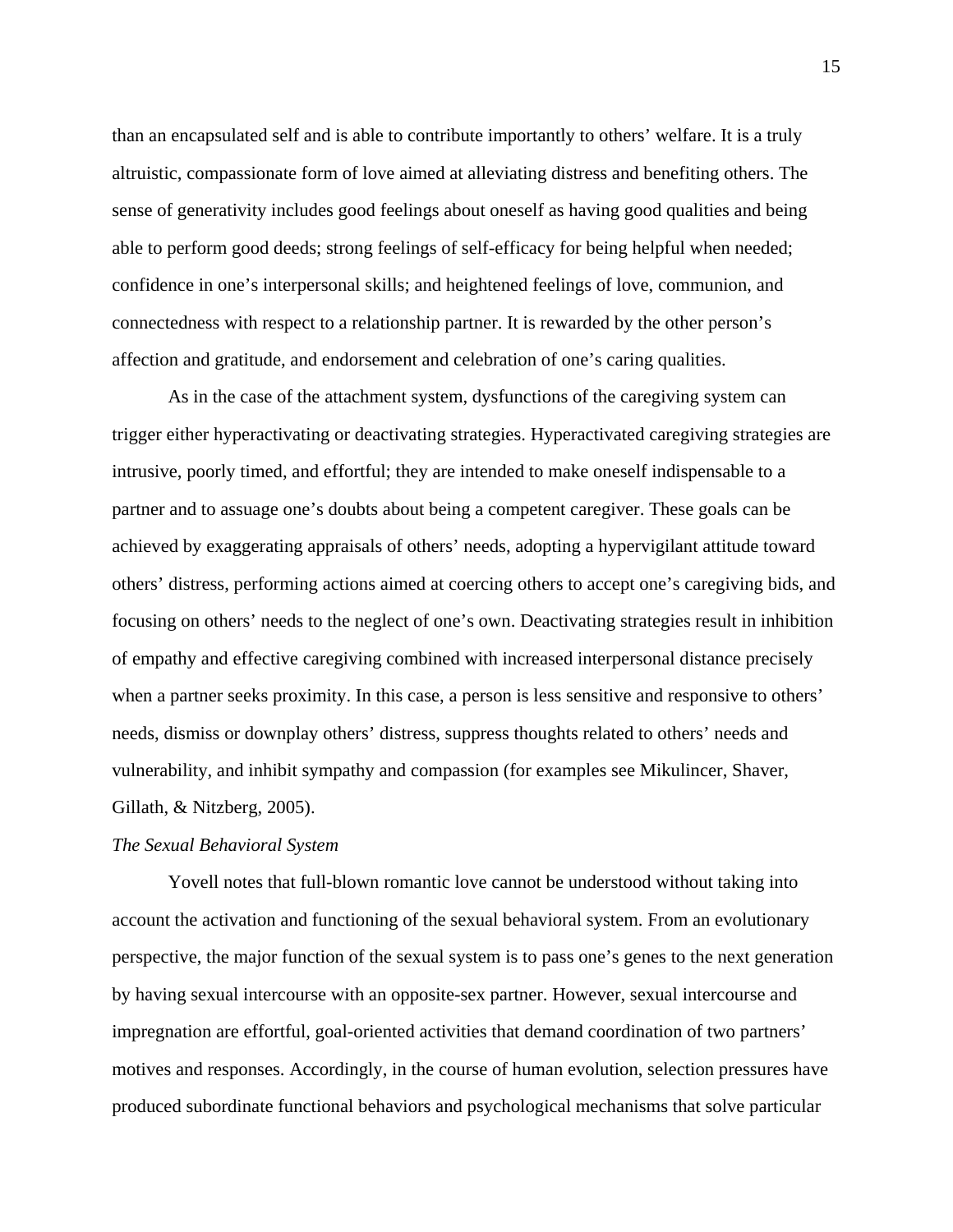adaptive problems associated with reproduction and reproductive success (Buss & Kenrick, 1998; Gillath et al., 2008). These behaviors and mechanisms are the primary strategies of the sexual behavioral system.

The set-goal of the sexual behavioral system in males is to impregnate an opposite-sex partner in order to pass one's genes to the next generation. The set-goal for females is to attract a sexual partner and achieve impregnation. The key mechanisms for achieving this set-goal include approaching a potential partner, persuading him or her to have sex, and engaging in genital intercourse. That is, the primary strategies of the sexual system consist of being attracted to potentially fertile partners, which requires being sensitive to signals of fertility in opposite-sex partners, increasing one's attractiveness as a potential sexual partner, and using effective persuasive techniques to seduce a potential partner. Viewed from this perspective, sexual attraction is a motivating force that drives individuals to look for either short-term or long-term mating opportunities with a potential sexual partner (Buss, 1999). Of course, its biological setgoal can be blocked by deliberate efforts to avoid conception, just as some of the goals of attachment and caregiving can be blocked by professional training to avoid "countertransference" and falling in love with therapy clients.

In our view, the sexual system is, at its base, functionally independent of the attachment system. Although long-term romantic relationships typically integrate attachment and sexual feelings and behaviors, the systems themselves have distinct origins, functions, and underpinnings. As noted by Yovell, recent studies of the brain substrates of sexuality and attachment confirm this distinctness. Moreover, sexual relations often occur without affectional bonds; sexual partners do not necessarily function as attachment figures; affectional bonding between adults is not always accompanied by sexual desire (Diamond, 2004, 2008); and the search for safety and security provided by a relationship partner does not automatically transform him or her into a sexual partner. Still, the formation of an affectional bond in long-term romantic relationships is frequently initiated by infatuation and sexual attraction (e.g., Hazan & Zeifman, 1999; Sprecher & Regan, 1998). Moreover, studies of long-term dating and married couples have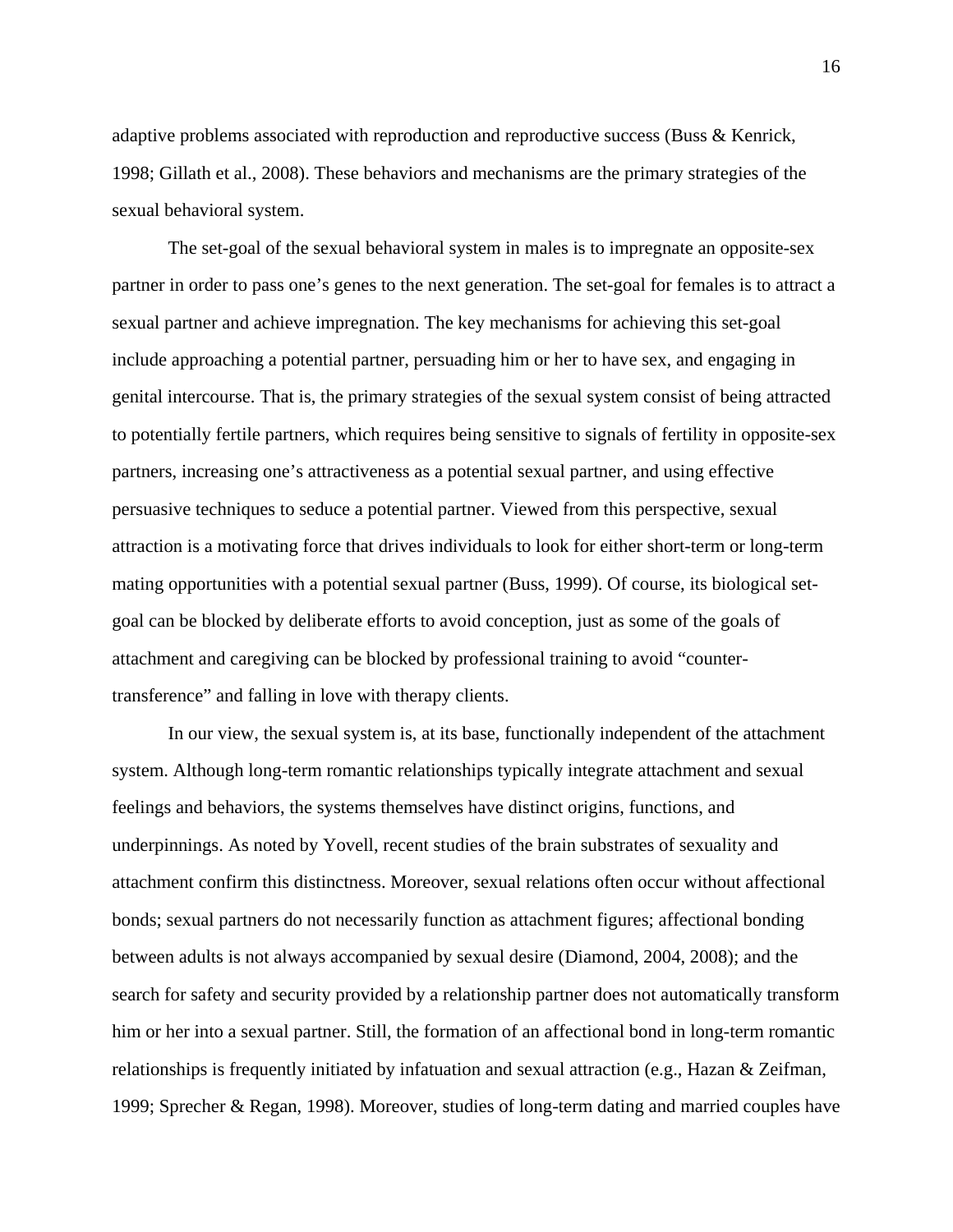shown that either attachment dysfunction or sexual dysfunction can have a powerful effect on the other behavioral system (see Sprecher & Cate, 2004, for a review). In other words, although sexual and attachment behaviors are governed by functionally different systems, the systems still influence each other and contribute jointly to relationship quality and stability, and a natural part of sexual reproduction, in the environments of evolutionary adaptation in which the two behavioral systems arose, might include becoming sufficiently attached so that many sexual partners remained affectionate toward and interested in each other long enough for this to contribute to their offspring's development through the stages of growing teeth and learning to walk and talk (Gillath et al., 2008).

Yovell raises a question about the choice of a specific romantic partner and discusses Fisher, Aron, Mashek, Li, and Brown's (2002) idea that a different behavioral system – attraction – is responsible for this choice. In our view, the explanation of mating choices does not require another construct or imagined behavioral system. Attraction to a specific relationship partner results from the extent to which this partner facilitates the smooth functioning and attainment of the goals of the attachment, sex, and caregiving systems. In other words, human beings feel attracted to partners who can facilitate the attainment of a sense of security, a sense of generativity, and/or a sense of sexual attractiveness, potency, and release. Of course, in choosing partners for short-term relationships, the extent to which a partner is fertile, attractive, and interested in having sex are likely to be important determinants of attraction and mate choice. However, in choosing a partner for a long-term relationship, the extent to which he or she might be a source of security and protection, or an appropriate and rewarding target of caregiving, could also be determinants of attraction. That is, attraction can be understood as a blend of the goals and forces associated with attachment, caregiving, and sex.

Yovell also discusses Fisher et al.'s (2002) idea about the importance of the sexual system in the initial stages of romantic love. However, as we have already mentioned, children can "fall in love" with a teacher or peer without sexuality (at least genital sexuality) having much to do with it, and in long-term adult relationships the sexual system often continues to be an

17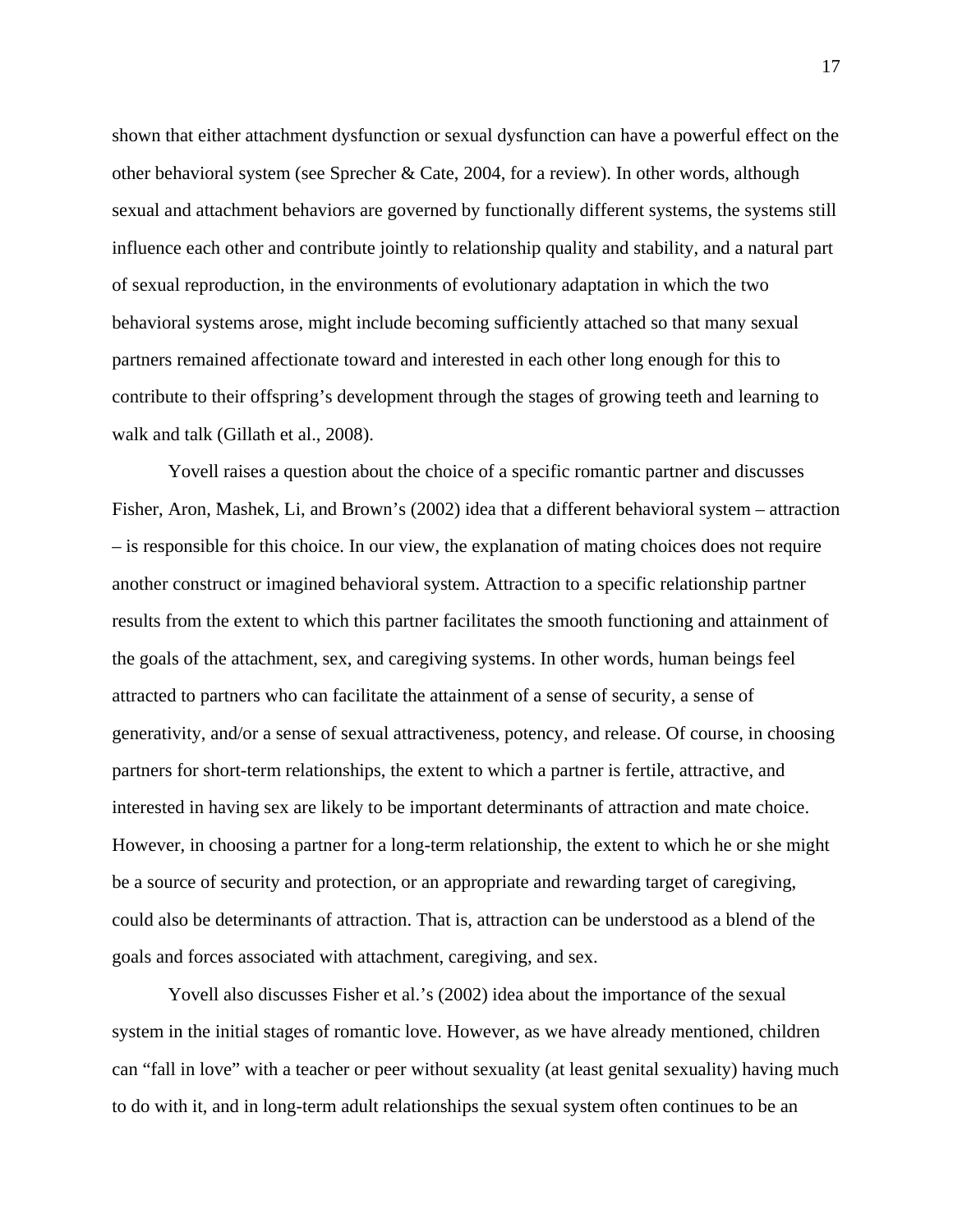important part of attraction, accommodation, and satisfaction. There is growing empirical evidence that sexual interactions in which both partners gratify their sexual needs, or achieve their sexual goals, foster positive emotional reactions (love, excitement, vitality, gratitude, and relaxation) and contribute to relationship satisfaction and stability (see Sprecher & Cate, 2004, for a review). In contrast, dysfunctions of the sexual system are major sources of relational conflict which can raise doubts about being loved and loving one's partner, heighten worries and concerns about one's relationship, increase one's interest in alternative sexual partners, and ultimately erode the affectional bond and destroy the relationship (Sprecher & Cate, 2004).

Dysfunctions of the sexual behavioral system, like dysfunctions of the other behavioral systems involved in romantic love, can be conceptualized in terms of hyperactivating and deactivating strategies. Hyperactivating strategies involve effortful, mentally preoccupying, sometimes intrusive, and even coercive attempts to persuade a partner to have sex. In the process, a person can overemphasize the importance of sexual activities within a relationship, exaggerate or bias appraisals of a partner's sexual needs, and adopt a hypervigilant stance toward a partner's signals of sexual arousal, attraction, or rejection. In contrast, deactivating strategies are characterized either by inhibition of sexual desire and an erotophobic, avoidant attitude toward sex or a superficial approach to sex that divorces it from other considerations, such as kindness and intimacy. Deactivating sexual strategies include dismissal of sexual needs, distancing from or disparaging a partner when he or she expresses interest in sex, suppression of sex-related thoughts and fantasies, repression of sex-related memories, and inhibition of sexual arousal and orgasmic joy.

# *Attachment, Caregiving, and Sex within Romantic Relationships*

In our view, individual differences in the attachment, caregiving, and sexual systems are important for understanding romantic love, because their smooth functioning brings relationship partners together, increases physical and emotional closeness, heightens feelings of love and gratitude toward the partner as well as feelings of being loved and esteemed by the partner. Borrowing from Yovell's discussion of Sternberg's (1986) triangular theory of love, optimal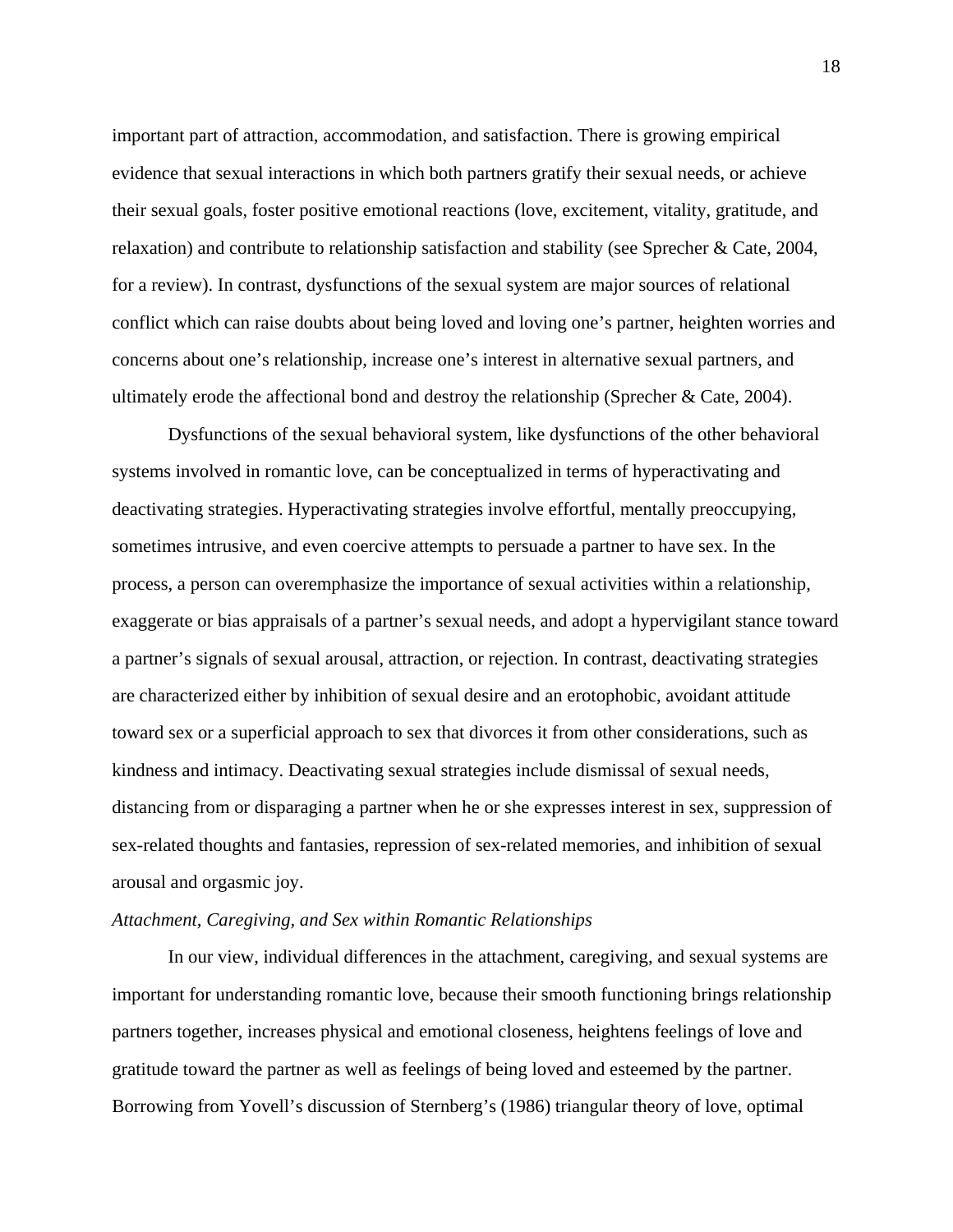functioning of the three behavioral systems enlarges the area of the "love triangle" by increasing the intensity of its three components – passion, intimacy, and commitment. (This was discussed early in modern theorizing about love by Shaver et al., 1988.) Smooth functioning of the three behavioral systems tends to create feelings of communion, connectedness, and togetherness with a relationship partner, thereby sustaining the "intimacy" component of romantic love. The attachment and caregiving systems strengthen the "commitment" component of romantic love. Positive interactions with a partner who is available and responsive in times of need generate, not only a sense of security but also feelings of gratitude and love toward this sensitive and responsive person, which in turn motivates the secure person to stay in the relationship and commit him- or herself to maintain it and promote the partner's welfare. Moreover, positive interactions in which a person is effective in promoting a partner's welfare strengthen the caregiver's emotional involvement in the relationship as well as his or her feelings of responsibility for the partner's condition, thereby sustaining the "commitment" component of romantic love. The "passion" component of romantic love is closely related to the activation and functioning of the sexual behavioral system, which creates feelings of attraction, arousal, vitality, and excitement within the relationship.

Attachment researchers have been successful in generating a large body of theoryconsistent research findings showing that secure attachment is associated with higher levels of relationship stability and satisfaction in both dating and marital relationships (see Mikulincer & Shaver, 2007, for a review). Studies have also linked secure attachment with higher scores on measures of relationship intimacy and commitment as well as relationship-enhancing patterns of emotional reactions to partner behaviors and adaptive strategies of conflict resolution. In the domain of caregiving, evidence is rapidly accumulating that relational episodes in which an individual sensitively attends to and empathically responds to a romantic partner's attachment behaviors and signals of need lead to heightened feelings of intimacy and love and enhanced relationship satisfaction in both the caregiver and his or her partner (e.g., Collins & Feeney, 2000; Feeney & Collins, 2003). There is also growing evidence that sexual interactions in which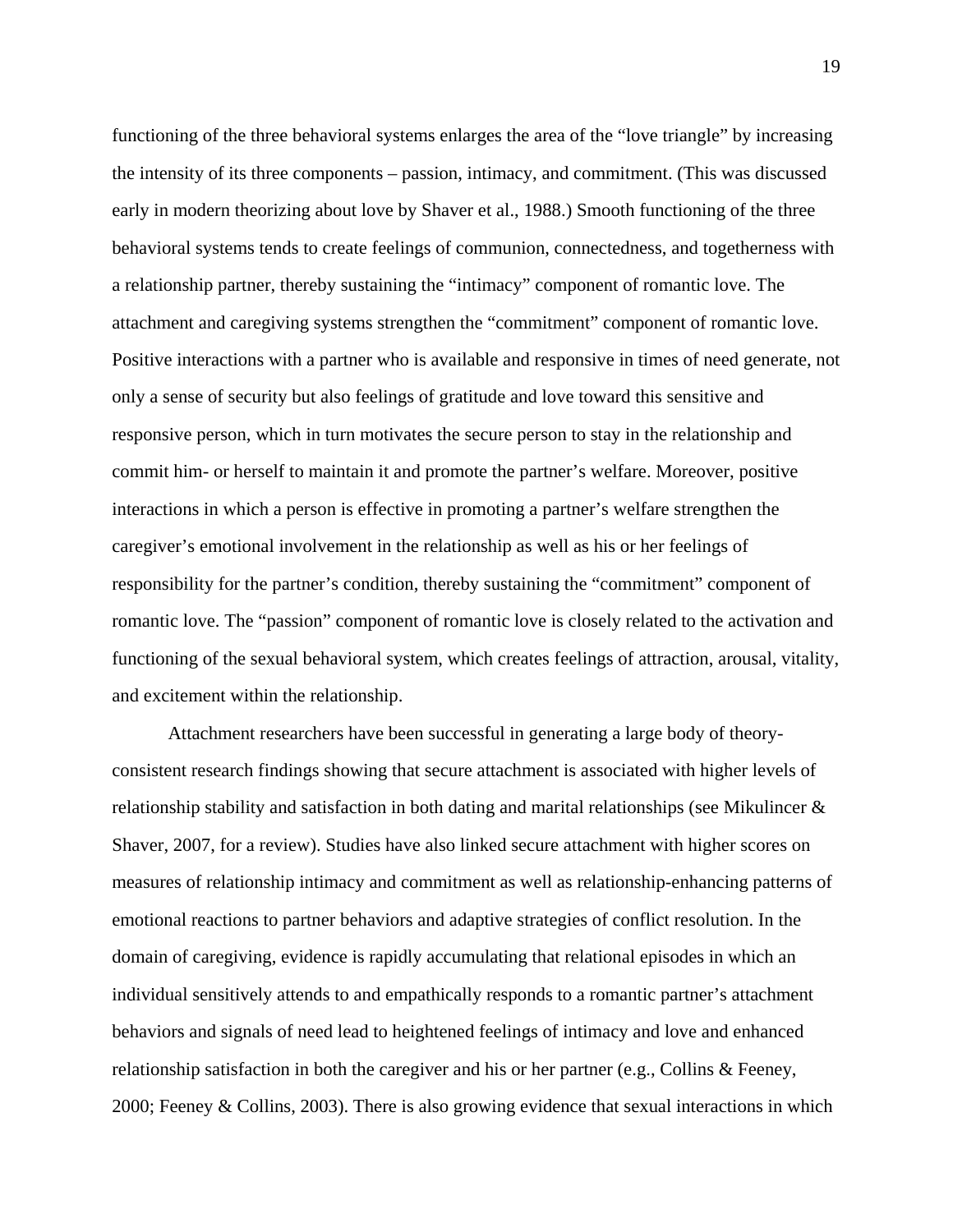both partners gratify their sexual needs contribute to relationship satisfaction and stability and heighten feelings of love (see Sprecher & Cate, 2004).

Dysfunctions of the attachment, caregiving, and sexual systems, viewed in terms of hyperactivation and deactivation, are crucial for understanding pathologies of romantic love, relational tensions and conflicts, and erosion of affectional bonds. For example, in the domain of attachment, hyperactivating strategies lead anxiously attached people to feel chronically frustrated due to their unfulfilled need for demonstrations of their partner's love and support, to catastrophically appraise interpersonal conflicts, to exaggerate relational worries and doubts about a partner's goodwill, and to intensify emotional and behavioral reactions to even minimal signs of a partner's unavailability or disinterest. In the domain of caregiving, failure to respond empathically to a partner's needs and refusal to help the partner alleviate distress can also create relational tensions and conflicts, which can reduce intimacy and commitment and provoke a host of relationship-damaging worries, attitudes, and behaviors. Hyperactivation of the sexual system within a romantic relationship can also have negative effects on romantic love and relationship satisfaction and stability. Chronic sexual-system activation is accompanied by heightened anxieties and worries about one's sexual attractiveness, the extent to which one is able to gratify one's partner, and the partner's responses to one's sexual advances (e.g., Birnbaum & Laser-Brandt, 2002). These anxieties and worries may encourage intrusive or aggressive responses aimed at coercing the partner to have sex, which in turn can heighten the frequency of sexrelated conflicts, thereby leading to relationship dissatisfaction, weakening attachment, and reduced caregiving (e.g., Long, Cate, Fehsenfeld, & Williams, 1996).

Dysfunctions in one system can interfere with the smooth operation of the other two systems. For example, high levels of attachment anxiety or avoidance can lead to problems in providing care to needy romantic partners. Specifically, avoidant people, who distance themselves from emotional partners and dismiss signals of need, are less able and willing to feel compassion for a needy partner and less willing to provide care. Anxiously attached people, who seek closeness to romantic partners and are often preoccupied with their own needs, often react

20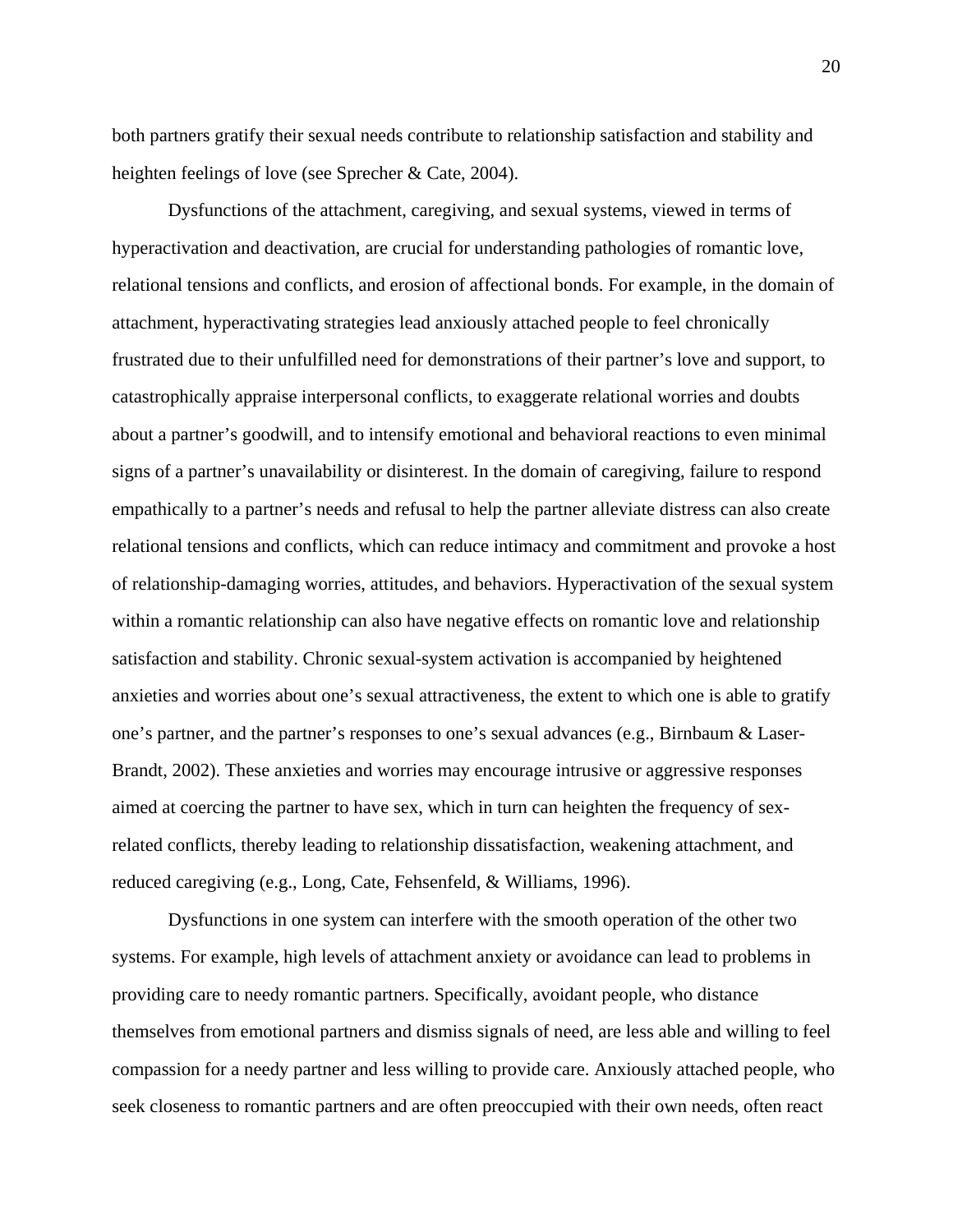to others' suffering with personal distress rather than empathy, which is likely to produce insensitive, intrusive, ineffective care. Several self-report and observational studies have provided extensive support to these ideas (Mikulincer & Shaver, 2007, in press).

Evidence is also accumulating which shows that attachment processes shape sexual motives, experiences, and behaviors. As compared with insecure people, secure ones (i.e., those who score low on measures of attachment-related anxiety and avoidance) are more motivated to show love for their partner during sex, more open to sexual exploration, more likely to have a positive sexual self-schema, and less likely to experience negative emotions during sexual encounters (Mikulincer & Shaver, 2007). There is also evidence that people scoring high on avoidance are less likely to have and enjoy mutually intimate sex, and are more likely to engage in sex to manipulate or control their partner, protect themselves from the partners' negative feelings, or achieve other non-romantic goals, such as reducing stress or increasing their prestige among their peers. Anxiously attached people tend to use sex as a means of achieving personal reassurance and avoiding abandonment, even when particular sex acts are otherwise unwanted (see Mikulincer & Shaver, 2007, for a review).

#### *Concluding Remarks*

We have deliberately steered clear of detailed discussions of neural correlates of attachment, caregiving, and sex, even though there are many relevant studies that could be cited (e.g., studies of the neural correlates of empathy, for example [Hein & Singer, in press]; studies of neural correlates of anxious hyperactivation of attachment-related processes [Gillath, Bunge, Shaver, & Mikulincer, 2005]). In our view, attempting to link neural circuits identified mainly in studies of rodents with kinds of love identified by questionnaires, interviews, and behavioral observation of humans is premature. Many of the circuits identified in this way (e.g., Panksepp's, 1998, SEEKING system) are also involved in other forms of human behavior (curiosity, hunting, gambling), which means that we cannot learn much about human romantic love from beginning with the rodent or human SEEKING system. More work needs to be done at the psychological and behavioral levels so that neuroscientists who use neural imaging techniques with humans (as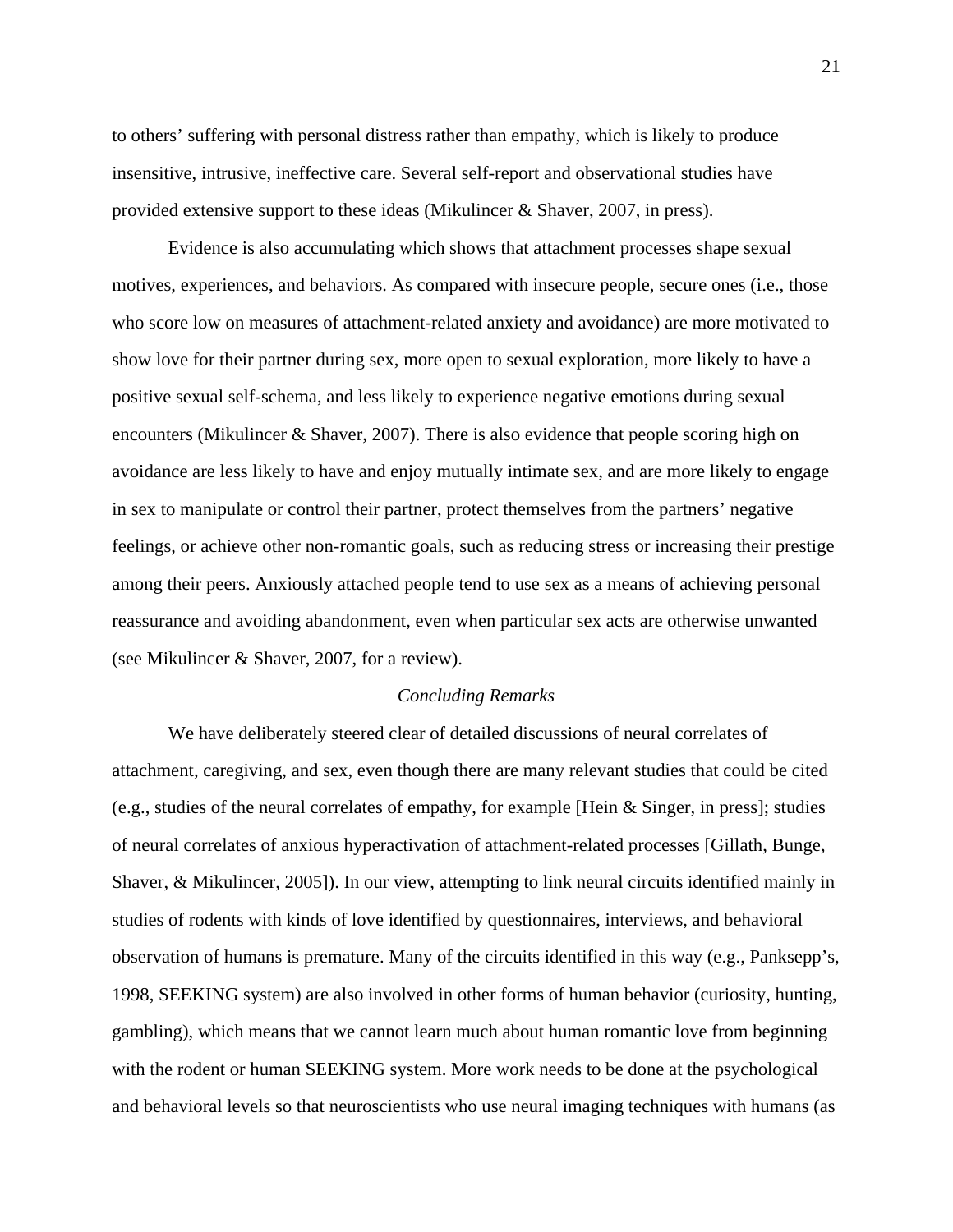reviewed, for example, by Coan, 2008) have identifiable psychological processes for which neural correlates can be sought.

Because human love involves many cognitive as well as limbic processes (e.g., cultural ideals regarding sexually attractive partners; working models of past secure and insecure attachment relationships), and because there are many relevant differences between individuals in what they find attractive, what they fear in close relationships, what they are seeking in the way of opportunities for passion, intimacy, and commitment, it will be difficult to find clear neural correlates of love-related states unless types of love and major individual differences related to love are taken into account. Current neuroimaging studies require very specific research designs in which one variable is manipulated at a time, often using fairly artificial stimuli and situations (while a person reclines in a noisy scanner). These studies can reveal correlates of, say, cognitive perspective taking as distinct from empathic concern (Hein & Singer, in press) or anxious as distinct from non-anxious attachment (Gillath et al., 2005) or successful as distinct from unsuccessful attempts to calm a romantic partner by holding her hand (Coan, Schaefer, & Davidson, 2006), but assembling these findings into an overall conception of love is quite difficult.

Progress along these lines will definitely occur, and we do not mean to disparage early efforts. But we are confident that as progress is made, much of it will require top-down searching, from the psychological to the neurological level, and none of it will entail or benefit from concepts like psychic energy or drives that begin without objects and work to find their way, through increasingly specific channels, into behavioral expression. The mind/brain generates goals, thoughts, images, and feelings by nature. It does not have to be driven by the body or powered by energy other than oxidized glucose. If one chooses to view it as a "psychic apparatus" (Freud's choice) or cybernetic servomechanism (Bowlby's choice) it should not hark back to a 19<sup>th</sup>-century steam engine. Whatever kind of "machine" it turns out to be, it will be unlike any we have so far assembled from gears and computer chips (Searle, 2005). In order to understand it, we will have to continue to make astute observations at the psychological and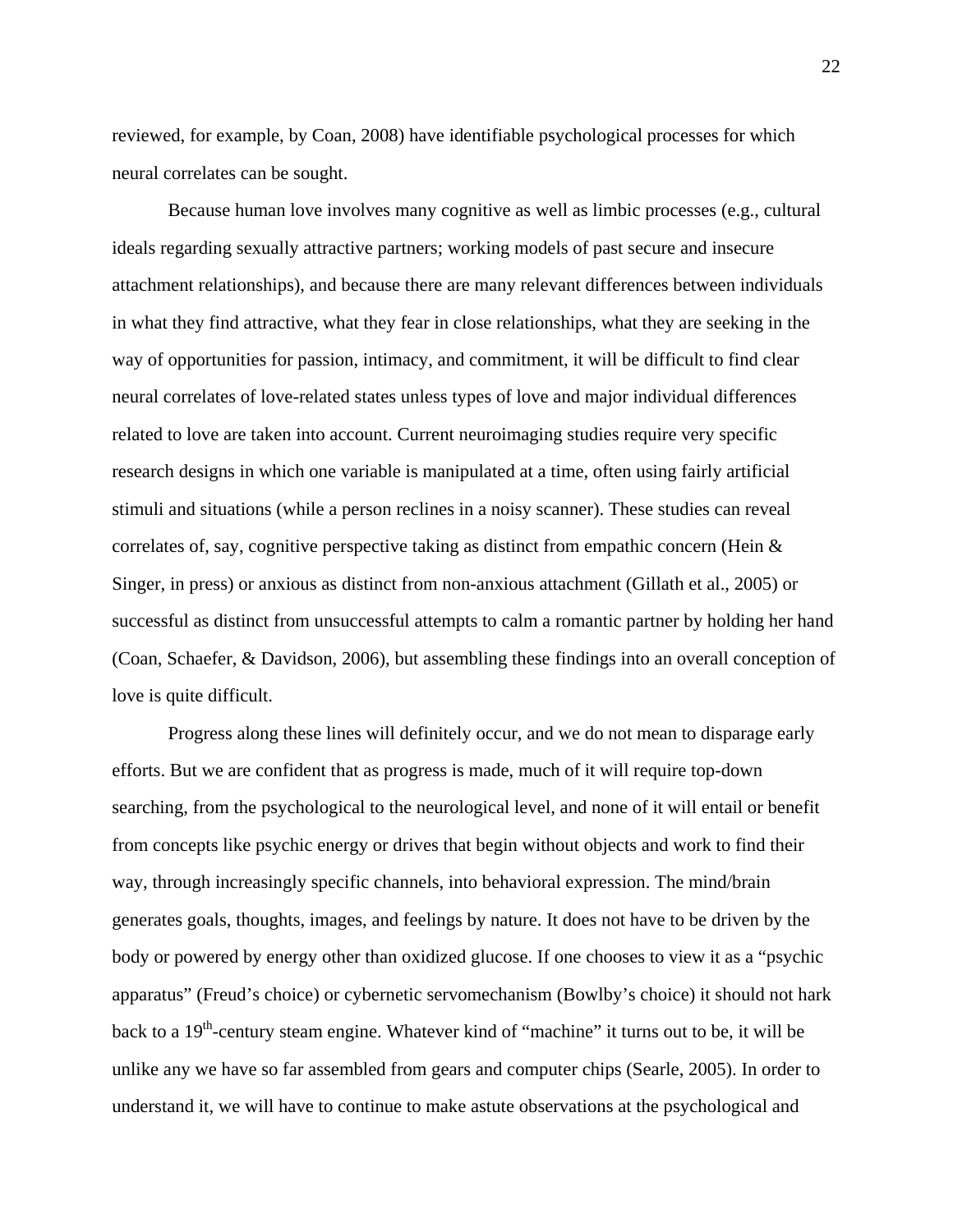behavioral level, with modern biology in mind, and only when we have established clear and empirically justifiable concepts and distinctions at that level can we hope to look with precision at their neural correlates. There is nothing wrong with developing hunches based on brain studies of nonhuman animals and preliminary neuroimaging studies of humans, but it will not be possible to build an adequate understanding of love from the neural level up. The neural correlates of mental processes (and not just *conscious* mental processes, contrary to the popular phrase "neural correlates of consciousness") will not be understood until the mental processes are sufficiently well delineated so that their neural correlates can be discerned.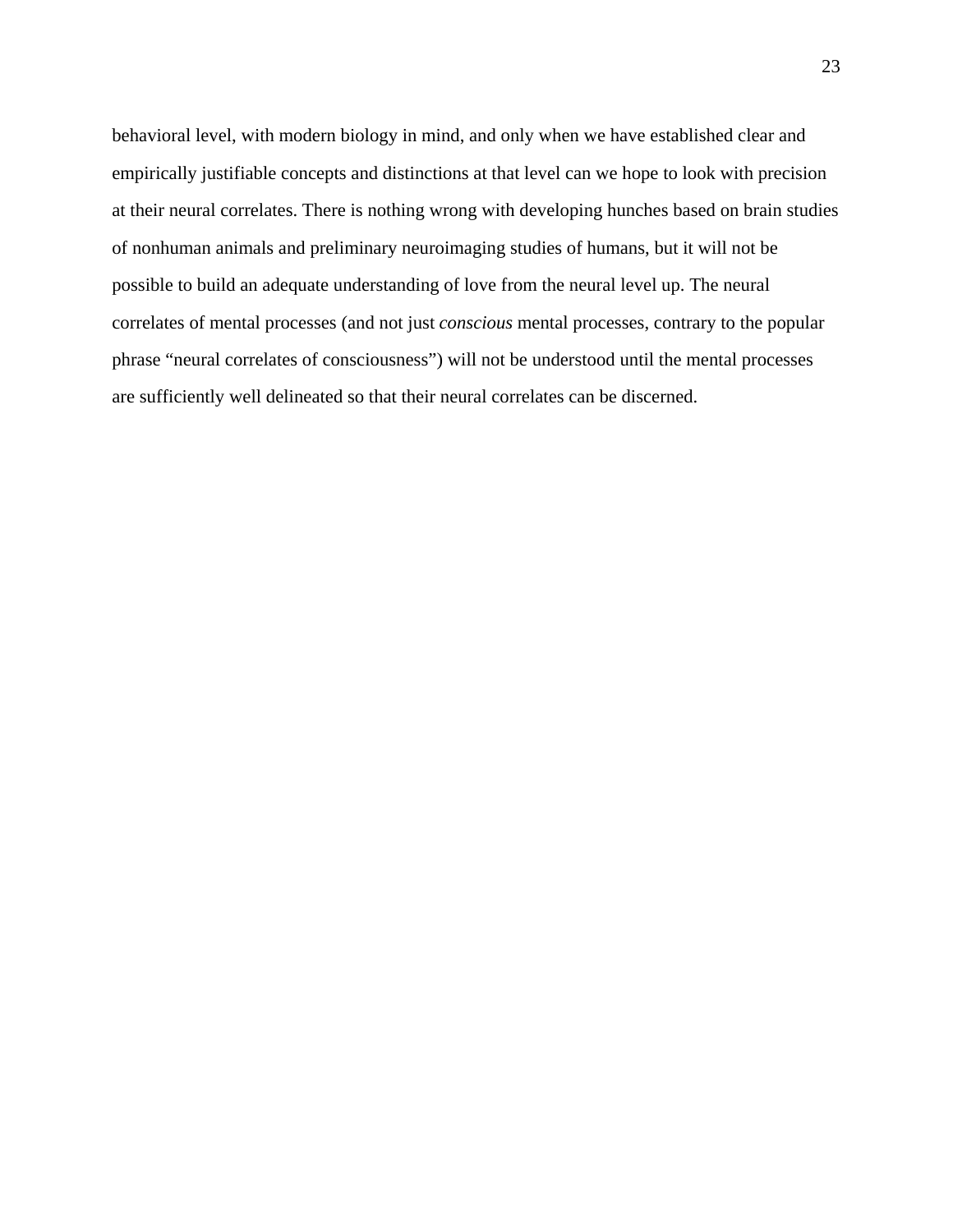### *References*

Ainsworth, M. D. S. (1991). Attachment and other affectional bonds across the life cycle. In C. M. Parkes, J. Stevenson-Hinde, & P. Marris (Eds.), *Attachment across the life cycle* (pp. 33-51). New York: Routledge.

Ainsworth, M. D. S., Blehar, M. C., Waters, E., & Wall, S. (1978). *Patterns of* 

*attachment: Assessed in the Strange Situation and at home.* Hillsdale, NJ: Erlbaum.

Batson, C. D. (1991). *The altruism question: Toward a social-psychological answer*. Hillsdale, NJ: Erlbaum.

Batson, C. D. (in press). Empathy-induced altruistic motivation. In M. Mikulincer & P.

R. Shaver (Eds.), *Prosocial motives, emotions, and behavior.* Washington, DC: American Psychological Association.

Bell, S. (1902). A preliminary study of the emotion of love between the sexes. *American Journal of Psychology, 13,* 325-354.

Birnbaum, G. E., & Laser-Brandt, D. (2002). Gender differences in the experience of heterosexual intercourse. *Canadian Journal of Human Sexuality, 11,* 143-158.

Bowlby, J. (1973). *Attachment and loss: Vol. 2. Separation: Anxiety and anger*. New York: Basic Books.

Bowlby, J. (1980). *Attachment and loss: Vol. 3. Sadness and depression*. New York: Basic Books.

Bowlby, J. (1982). *Attachment and loss: Vol. 1. Attachment* (2<sup>nd</sup> ed.). New York: Basic Books. (Original ed. 1969)

Brennan, K. A., Clark, C. L., & Shaver, P. R. (1998). Self-report measurement of adult attachment: An integrative overview. In J. A. Simpson & W. S. Rholes (Eds.), *Attachment theory and close relationships* (pp. 46-76). New York: Guilford Press.

Bretherton, I. (1992). The origins of attachment theory: John Bowlby and Mary Ainsworth. *Developmental Psychology, 28*, 759-775.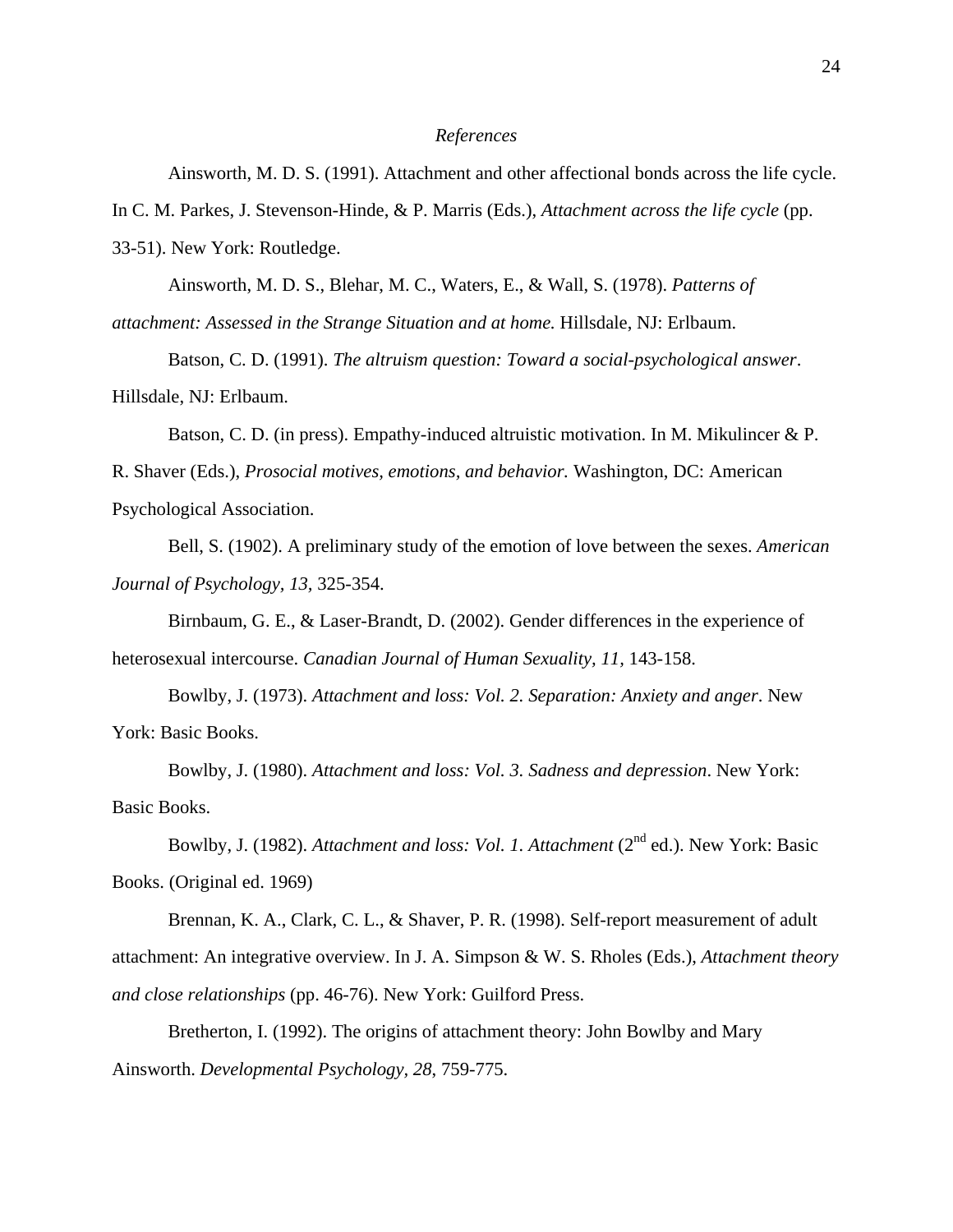Buss, D. M. (1999). *Evolutionary psychology: The new science of the mind.* Boston: Allyn and Bacon.

Buss, D. M., & Kenrick, D. T. (1998). Evolutionary social psychology. In D. T. Gilbert, S. T. Fiske, & G. Lindzey (Eds.), *Handbook of social psychology* (Vol. 2, pp. 982-1026). New York: McGraw-Hill.

Coan, J. A. (2008). Toward a neuroscience of attachment. In J. Cassidy & P. R. Shaver (Eds.), *Handbook of attachment: Theory, research, and clinical applications* (2<sup>nd</sup> ed.). New York: Guilford Press.

Coan, J. A., Schaefer, H. S., & Davidson, R. J. (2006). Lending a hand: Social regulation of the neural response to threat. *Psychological Science*, *17*, 1032-1039.

Collins, N. L., & Feeney, B. C. (2000). A safe haven: An attachment theory perspective on support seeking and caregiving in intimate relationships. *Journal of Personality and Social Psychology, 78*, 1053-1073.

Collins, N. L., Guichard, A. C., Ford, M. B., Kane, H. S., & Feeney, B. C. (in press).

Responding to need in intimate relationships: Social support and caregiving processes in couples.

In M. Mikulincer & P. R. Shaver (Eds.), *Prosocial motives, emotions, and behavior.* 

Washington, DC: American Psychological Association.

Diamond, L. M. (2004). Emerging perspectives on distinctions between romantic love and sexual desire. *Current Directions in Psychological Science, 13*, 116-119.

Diamond, L. M. (2008). *Sexual fluidity: Understanding women's love and desire*. Cambridge, MA: Harvard University Press.

Elliot, A. J., & Dweck. C. S. (Eds.). (2005). *Handbook of competence and motivation*. New York: Guilford Press.

Erikson, E. H. (1950). *Childhood and society*. New York: Norton.

Feeney, B. C., & Collins, N. L. (2003). Motivations for caregiving in adult intimate relationships: Influence on caregiving behavior and relationship functioning. *Personality and Social Psychology Bulletin, 29*, 950-968.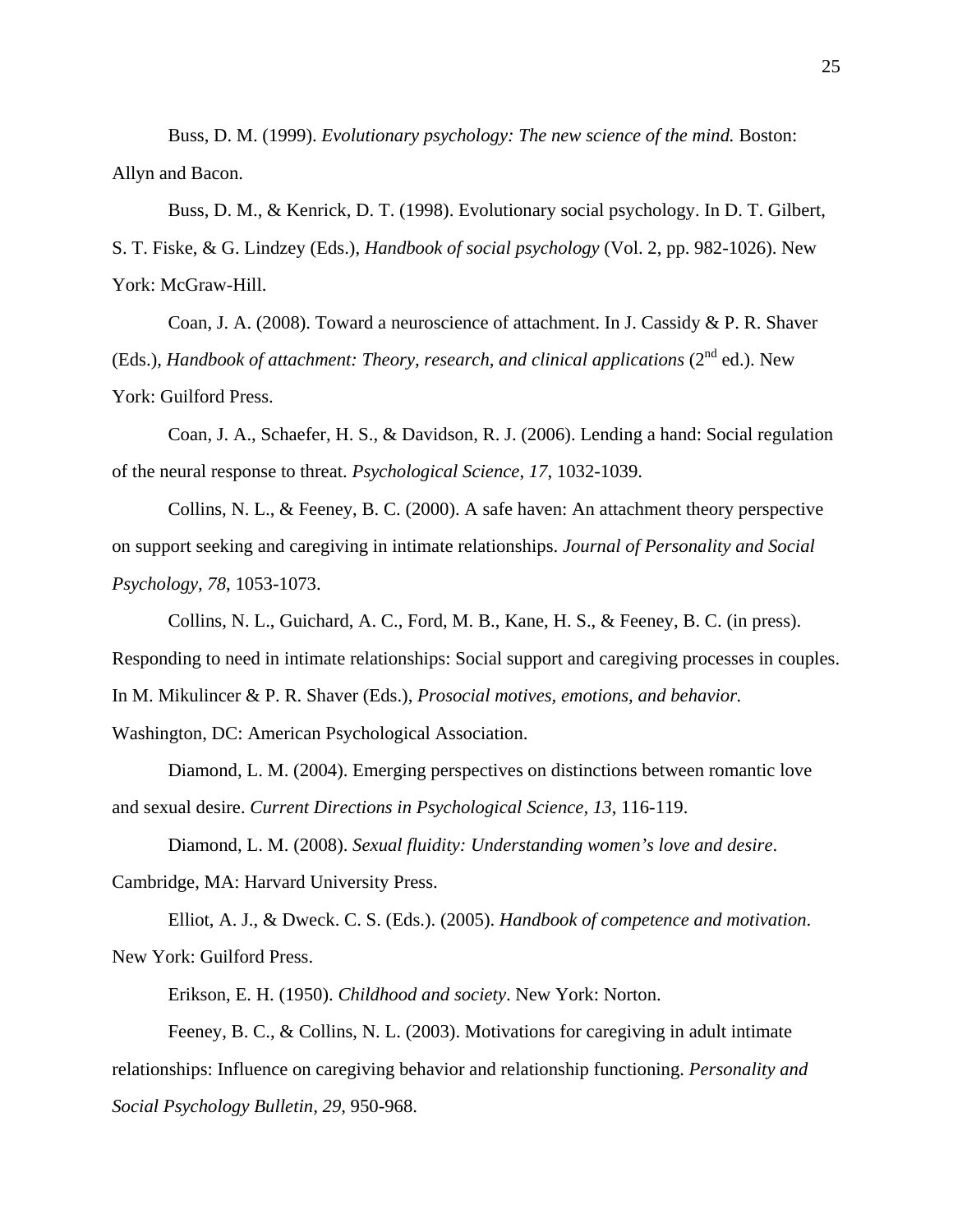Fisher, H. E., Aron, A., Mashek, D., Li, H., & Brown, L. L. (2002). Defining the brain systems of lust, romantic attraction, and attachment. *Archives of Sexual Behavior, 31,* 413-419.

Fraley, R. C., & Davis, K. E. (1997). Attachment formation and transfer in young adults' close friendships and romantic relationships. *Personal Relationships, 4*, 131-144.

Fraley, R. C., & Shaver, P. R. (2000). Adult romantic attachment: Theoretical developments, emerging controversies, and unanswered questions. *Review of General Psychology, 4*, 132-154.

Giles, D. C., & Maltby, J. (2004). The role of media figures in adolescent development: relations between autonomy, attachment, and interest in celebrities. *Personality and Individual Differences, 36,* 813-822.

Gillath, O., Bunge, S. A., Shaver, P. R., Wendelken, C., & Mikulincer, M.

(2005). Attachment-style differences in the ability to suppress negative thoughts: Exploring the neural correlates. *NeuroImage*, *28,* 835-847.

Gillath, O., Mikulincer, M., Birnbaum, G. E., & Shaver, P. R. (2008). When sex primes love: Subliminal sexual priming motivates relational goal pursuit. *Personality and Social Psychology Bulletin, 34,* 1057-1069*.*

Granqvist, P., & Kirkpatrick, L. A. (2008). Attachment and religious representations and behavior. In J. Cassidy & P. R. Shaver (Eds.), *Handbook of attachment: Theory, research, and clinical applications* (2<sup>nd</sup> ed.). New York: Guilford Press.

Hatfield, E., Brinton, C., & Cornelius, J. (1989). Passionate love and anxiety in young adolescents. *Motivation and Emotion, 13*, 271-289.

Hatfield, E. Schmitz, E., Cornelius, J., & Rapson, R. (1988). Passionate love: How early does it begin? *Journal of Psychology and Human Sexuality, 1,* 35-52.

Hazan, C., & Shaver, P. R. (1987). Romantic love conceptualized as an attachment process. *Journal of Personality and Social Psychology, 52*, 511-524.

Hazan, C., & Shaver, P. R. (1994). Attachment as an organizational framework for research on close relationships. *Psychological Inquiry, 5*, 1-22.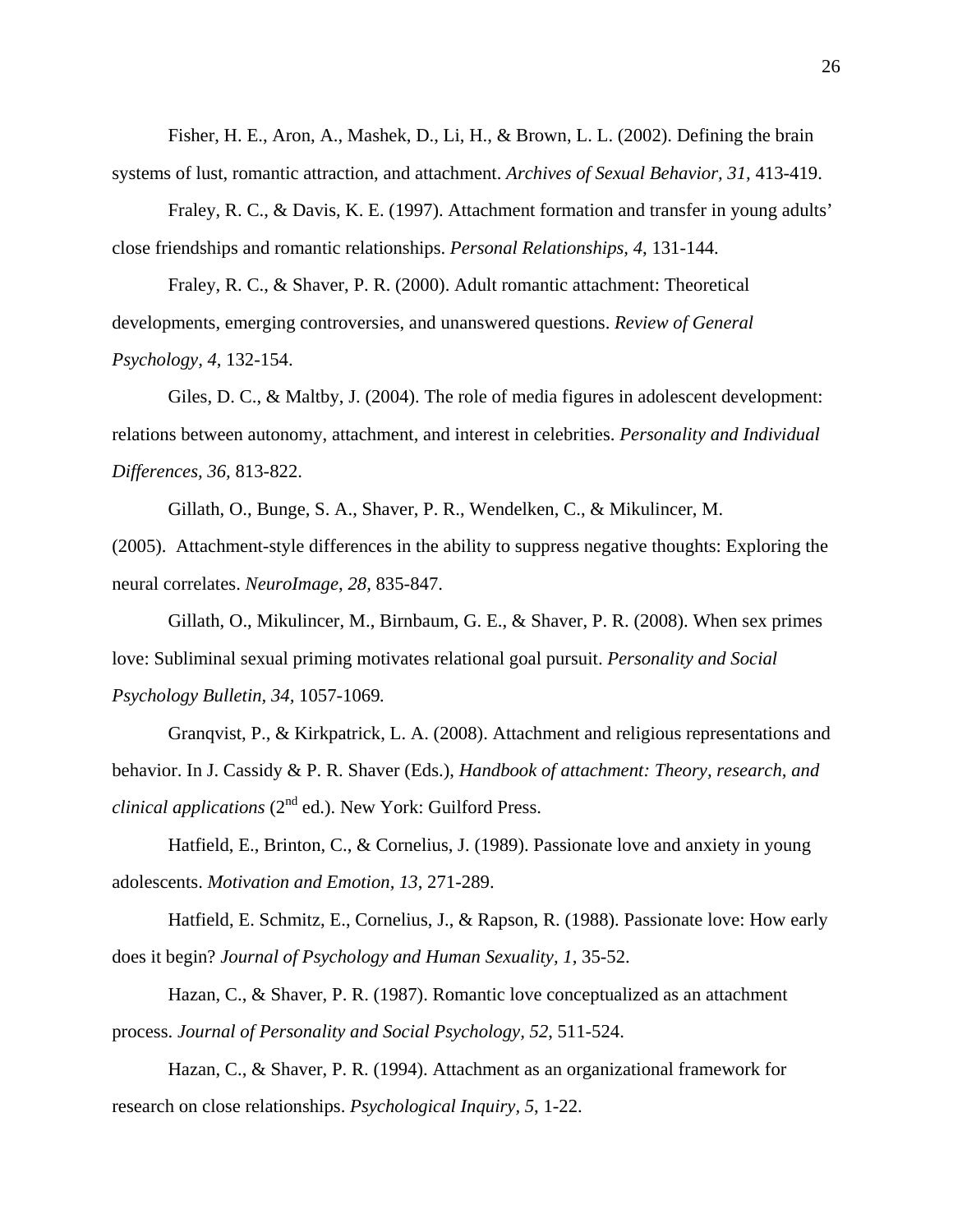Hazan, C., & Zeifman, D. (1999). Pair-bonds as attachments: Evaluating the evidence. In J. Cassidy & P. R. Shaver (Eds.), *Handbook of attachment: Theory, research, and clinical applications* (pp. 336-354). New York: Guilford Press.

Hein, G., & Singer, T. (in press). Neuroscience meets social psychology: An integrative approach to human empathy and prosocial behavior. In M. Mikulincer  $\&$  P. R. Shaver (Eds.), *Prosocial motives, emotions, and behavior.* Washington, DC: American Psychological Association.

Koch, C. (2004). *The quest for consciousness: A neurobiological approach*. Englewood, CO: Roberts.

Long, E. C. J., Cate, R. M., Fehsenfeld, D. A., & Williams, K. M. (1996). A longitudinal assessment of a measure of premarital sexual conflict. *Family Relations, 45*, 302-308.

Mayr, E. (2007). *What makes biology unique? Considerations on the autonomy of a scientific discipline*. New York: Cambridge University Press.

Metzinger, T. (Ed.). (2000). *Neural correlates of consciousness: Empirical and conceptual questions*. Cambridge, MA: MIT Press.

Mikulincer, M., & Goodman, G. S. (Eds.). (2006). *Dynamics of romantic love: Attachment, caregiving, and sex.* New York: Guilford Press.

Mikulincer, M., & Shaver, P. R. (2003). The attachment behavioral system in adulthood: Activation, psychodynamics, and interpersonal processes. In M. P. Zanna (Ed.), *Advances in experimental social psychology (*Vol. 35, pp. 53-152*)*. New York: Academic Press.

Mikulincer, M., & Shaver, P. R. (2007). *Attachment patterns in adulthood: Structure, dynamics, and change*. New York: Guilford Press.

Mikulincer, M., & Shaver, P. R. (2008). Adult attachment and affect regulation. In J.

Cassidy & P. R. Shaver (Eds.), *Handbook of attachment: Theory, research, and clinical applications* (2<sup>nd</sup> ed.). New York: Guilford Press.

Mikulincer, M., & Shaver, P. R. (Eds.). (in press). *Prosocial motives, emotions, and behavior*. Washington, DC: American Psychological Association.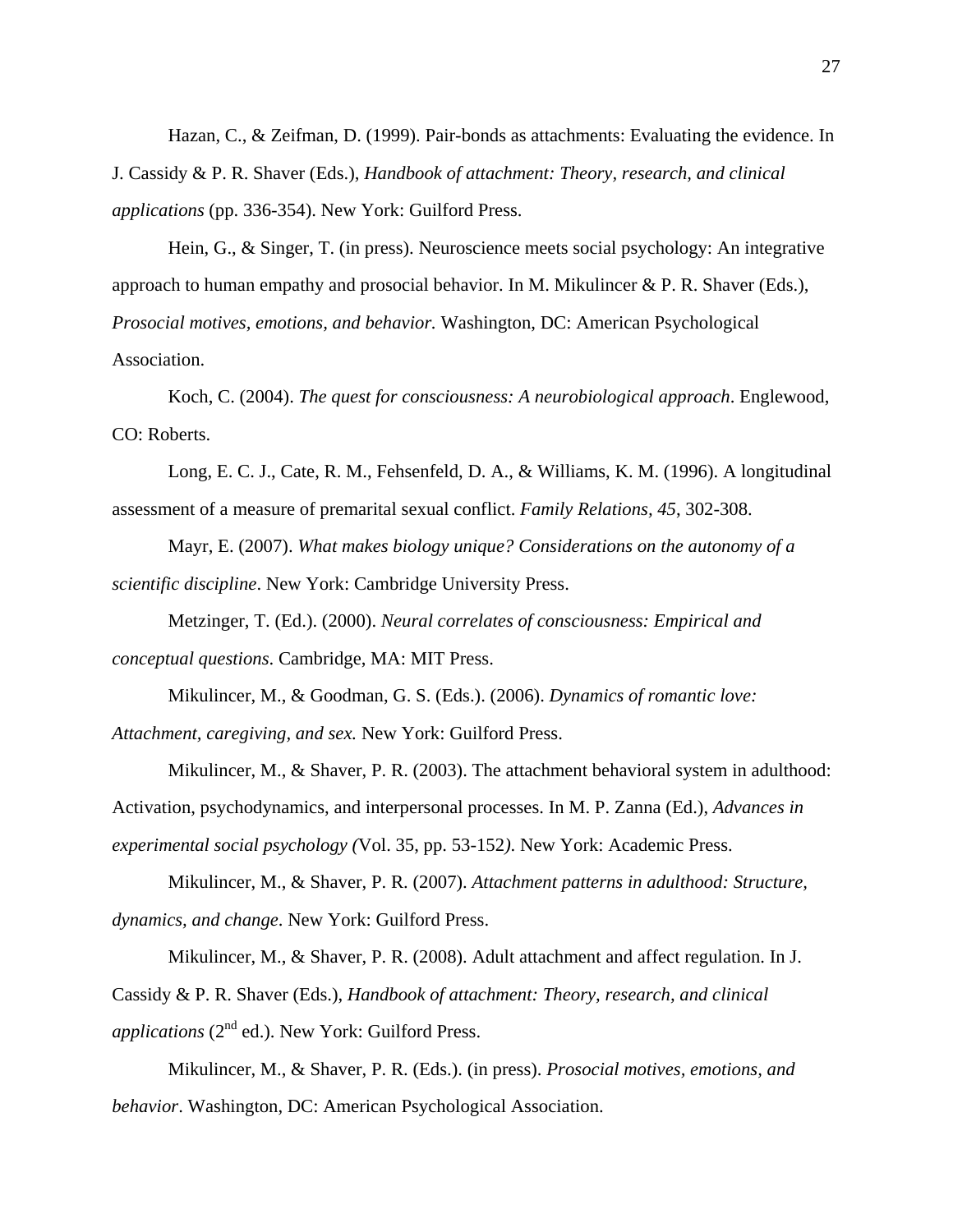Mikulincer, M., Shaver, P. R., Gillath, O., & Nitzberg, R. A. (2005). Attachment,

caregiving, and altruism: Boosting attachment security increases compassion and helping. *Journal of Personality and Social Psychology, 89,* 817-839.

Panksepp, J. (1998). *Affective neuroscience: The foundations of human and animal emotions*. New York: Oxford University Press

Searle, J. (2005). *Mind: A brief introduction*. New York: Oxford University Press.

Shah, J., & Gardner, W. (Eds.). (2007). *Handbook of motivation science.* New York: Guilford Press.

Shaver, P. R., & Hazan, C. (1988). A biased overview of the study of love. *Journal of Social and Personal Relationships*, *5*, 473-501.

Shaver, P. R., Hazan, C., & Bradshaw, D. (1988). Love as attachment: The integration of three behavioral systems. In R. J. Sternberg & M. Barnes (Eds.), *The psychology of love* (pp. 68- 99). New Haven, CT: Yale University Press.

Shaver, P. R., & Mikulincer, M. (2002). Attachment-related psychodynamics. *Attachment and Human Development, 4*, 133-161*.*

Shaver, P. R., & Mikulincer, M. (2007). Attachment theory and research: Core concepts, **b**asic principles, conceptual bridges. In A. Kruglanski & E. T. Higgins (Eds.), *Social psychology: Handbook of basic principles* (2<sup>nd</sup> ed., pp. 650-677). New York: Guilford Press.

Sprecher, S., & Cate, R. M. (2004). Sexual satisfaction and sexual expression as predictors of relationship satisfaction and stability. In J. H. Harvey, A. Wenzel, & S. Sprecher (Eds.), *Handbook of sexuality in close relationships* (pp. 235-256). Mahwah, NJ: Erlbaum.

Sprecher, S., & Regan, P. C. (1998). Passionate and companionate love in courting and young married couples. *Sociological Inquiry, 68,* 163-185.

Sternberg, R. J. (1986). A triangular theory of love. *Psychological Review, 93*, 119-135.

Waters, H. S., & Waters, E. (2006). The attachment working models concept: Among other things, we build *script*-like representations of secure base experiences. *Attachment and Human Development, 8*, 185-197.